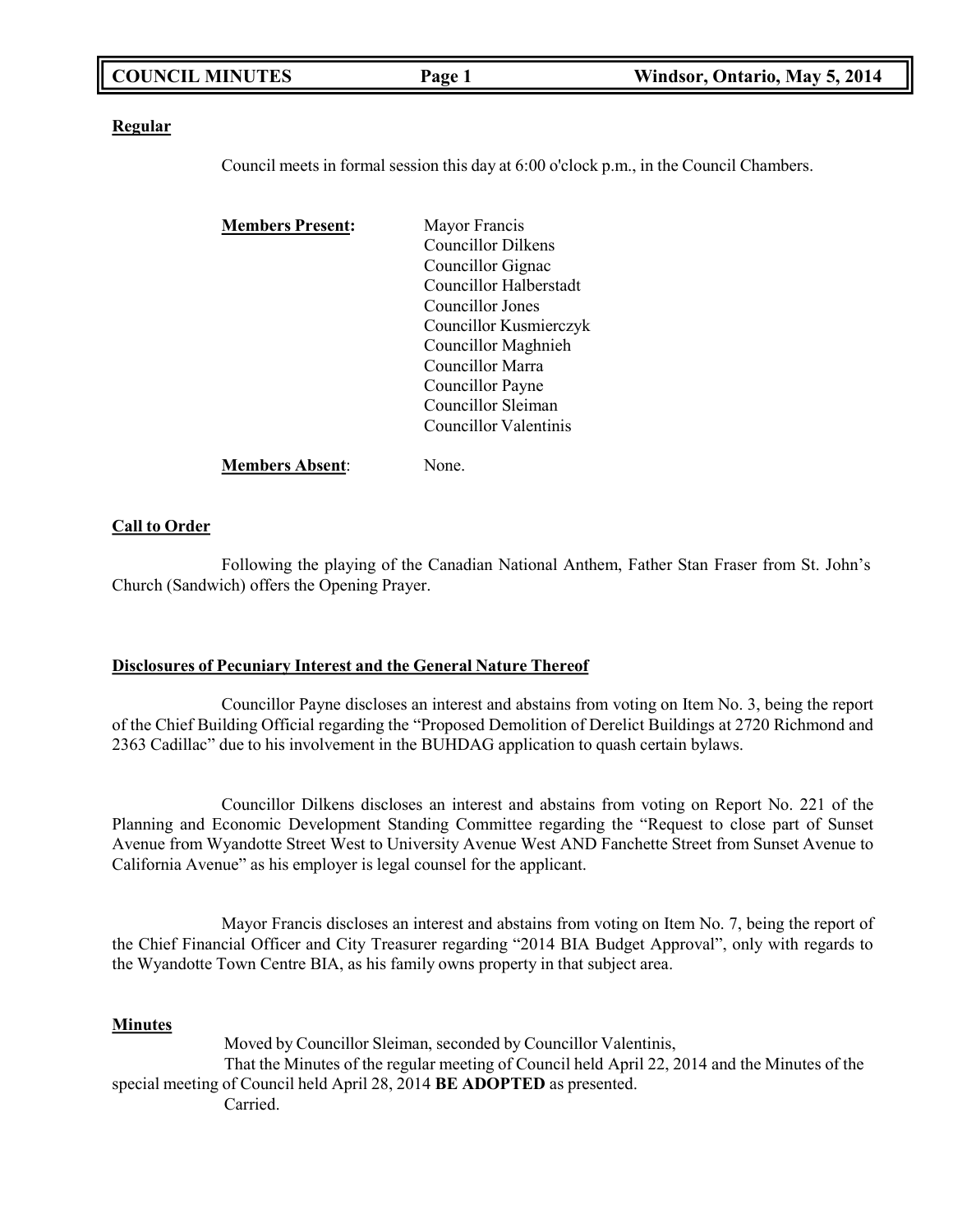### **Notice of Proclamations**

Mental Health Awareness Month – May 2014 VON Week – May 18-24, 2014 National Public Works Week – May 18-24, 2014

### **Committee of the Whole**

Moved by Councillor Dilkens, seconded by Councillor Gignac,

That Council do now rise and move into Committee of the Whole with the Mayor presiding for the purpose of dealing with:

- (a) communication items;
- (b) consent agenda;
- (c) hearing requests for deferrals or referrals of any items of business;
- (d) hearing presentations and delegations;
- (e) consideration of business items;
- (f) consideration of Committee reports:
	- (i) **Report of Special In-Camera Meeting or other Committee as may be held prior to Council** (if scheduled); and
	- (ii) **Report of the Striking Committee** of its meeting held April 22, 2014

(g) consideration of by-laws 79-2014 through 82-2014 (inclusive).

Carried.

### **Communications**

Moved by Councillor Halberstadt, seconded by Councillor Jones,

**M191–2014** That the following Communication Items 1 to 8 and 10 to 17 inclusive, as set forth in the Council Agenda **BE REFERRED** as noted except Communication No. 9 which is dealt with as follows:

# **Communication No. 9:**

Moved by Councillor Valentinis, seconded by Councillor Jones,

**M192-2014** That Communication No. 9, being correspondence from the Downtown Windsor Business Improvement Area (DWBIA) dated May 2, 2014 regarding an Outline of Care Meter Pilot Project on the 200 and 300 blocks of Ouellette Avenue in the summer of 2014 **BE REFERRED** to Administration to allow for an administrative report for Council's consideration, as soon as possible. Carried.

MI2014

| Item | From                                            | <b>Description</b>                                                                                                       |
|------|-------------------------------------------------|--------------------------------------------------------------------------------------------------------------------------|
|      | Environment Canada -                            | Draft Canada-Ontario Agreement on Great Lakes Water Quality and<br>Ecosystem Health, 2014: Available for public comment. |
|      | <b>Great Lakes</b><br><b>Environment Office</b> | <b>City Engineer</b><br>Note & File<br>EI2014                                                                            |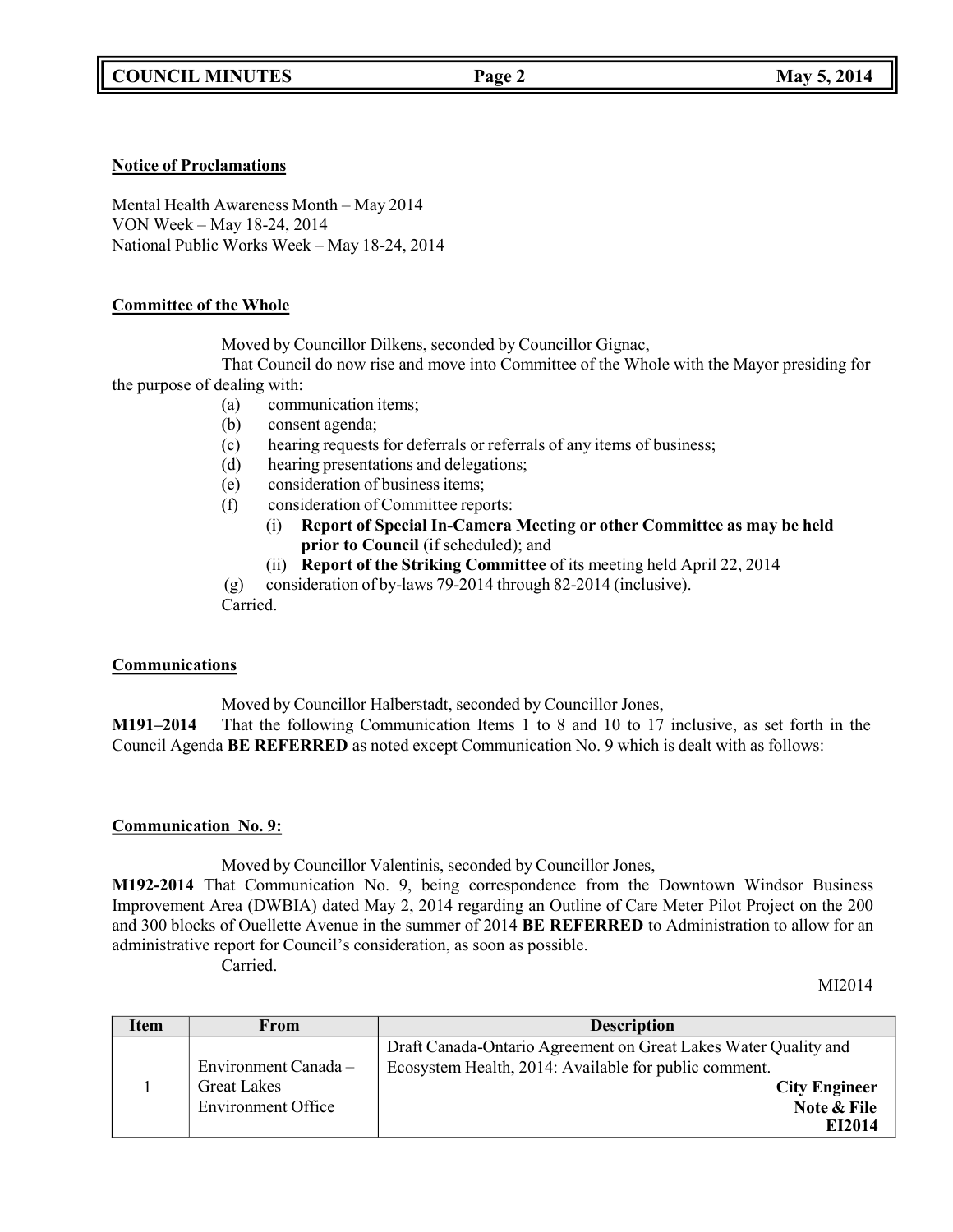**COUNCIL MINUTES Page 3 May 5, 2014**

|                  |                                  | Approval of the new Official Plan County of Essex.                                                          |
|------------------|----------------------------------|-------------------------------------------------------------------------------------------------------------|
|                  |                                  | <b>City Solicitor</b>                                                                                       |
| $\overline{2}$   | Ministry of Municipal            | <b>City Planner</b>                                                                                         |
|                  | Affairs and Housing              | Note & File                                                                                                 |
|                  |                                  | <b>GH2014</b>                                                                                               |
|                  |                                  | Update on Ontario Government's local energy planning initiatives.                                           |
|                  |                                  | <b>City Solicitor</b>                                                                                       |
| 3                | Ministry of Energy               | <b>City Treasurer</b>                                                                                       |
|                  |                                  | Note & File                                                                                                 |
|                  |                                  | MU/8327                                                                                                     |
|                  | Minister Responsible             | Request to participate in the hosting of the Pan Am flame at the 2015                                       |
| 4                | for the 2015 Pan and             | Pan Am and Parapan Am Games Torch Relays.                                                                   |
|                  | Parapan American                 | Note & File                                                                                                 |
|                  | Games                            | GP2014                                                                                                      |
|                  |                                  | Environmental Compliance Approval -                                                                         |
|                  |                                  | Storm sewers and sanitary sewers to be constructed in the City of                                           |
| 5                | Ministry of the                  | Windsor on Hall Avenue.                                                                                     |
|                  | Environment                      | <b>City Engineer</b>                                                                                        |
|                  |                                  | Note & File                                                                                                 |
|                  |                                  | <b>SW2014</b><br>Environmental Compliance Approval -                                                        |
|                  |                                  | Storm sewers and sanitary sewers to be constructed in the City of                                           |
|                  |                                  | Windsor on Cross Street and Baby Street from Chippawa Street to                                             |
| 6                | Ministry of the                  | South Street.                                                                                               |
|                  | Environment                      | <b>City Engineer</b>                                                                                        |
|                  |                                  | Note & File                                                                                                 |
|                  |                                  | <b>SW2014</b>                                                                                               |
|                  |                                  | Notice that the Ontario Municipal Board does not have the statutory                                         |
|                  |                                  | authority to consider the appeal by Mr. Howard Weeks regarding                                              |
|                  |                                  | installation of pathways in Willistead Park.                                                                |
| $\boldsymbol{7}$ | Ontario Municipal<br>Board (OMB) | <b>City Solicitor</b>                                                                                       |
|                  |                                  | <b>Executive Director of Parks &amp; Facilities</b>                                                         |
|                  |                                  | <b>Development Applications Clerk</b>                                                                       |
|                  |                                  | Note & File                                                                                                 |
|                  |                                  | <b>ZC/11890</b>                                                                                             |
|                  |                                  | Arbitration Hearings to Decide 2014 Blue Box Funding: Industry shirks                                       |
|                  | Association of                   | costs at taxpayer expense.                                                                                  |
| $8\,$            | Municipalities of                | <b>City Engineer</b>                                                                                        |
|                  | Ontario (AMO)                    | Note & File                                                                                                 |
|                  |                                  | <b>MMA2014</b>                                                                                              |
|                  | Downtown Windsor                 | Outline of Care Meter Pilot Project on the 200 and 300 blocks of<br>Ouellette Avenue in the summer of 2014. |
| 9                | <b>Business Improvement</b>      | Note & File                                                                                                 |
|                  | Area (DWBIA)                     | <b>MI2014</b>                                                                                               |
|                  |                                  |                                                                                                             |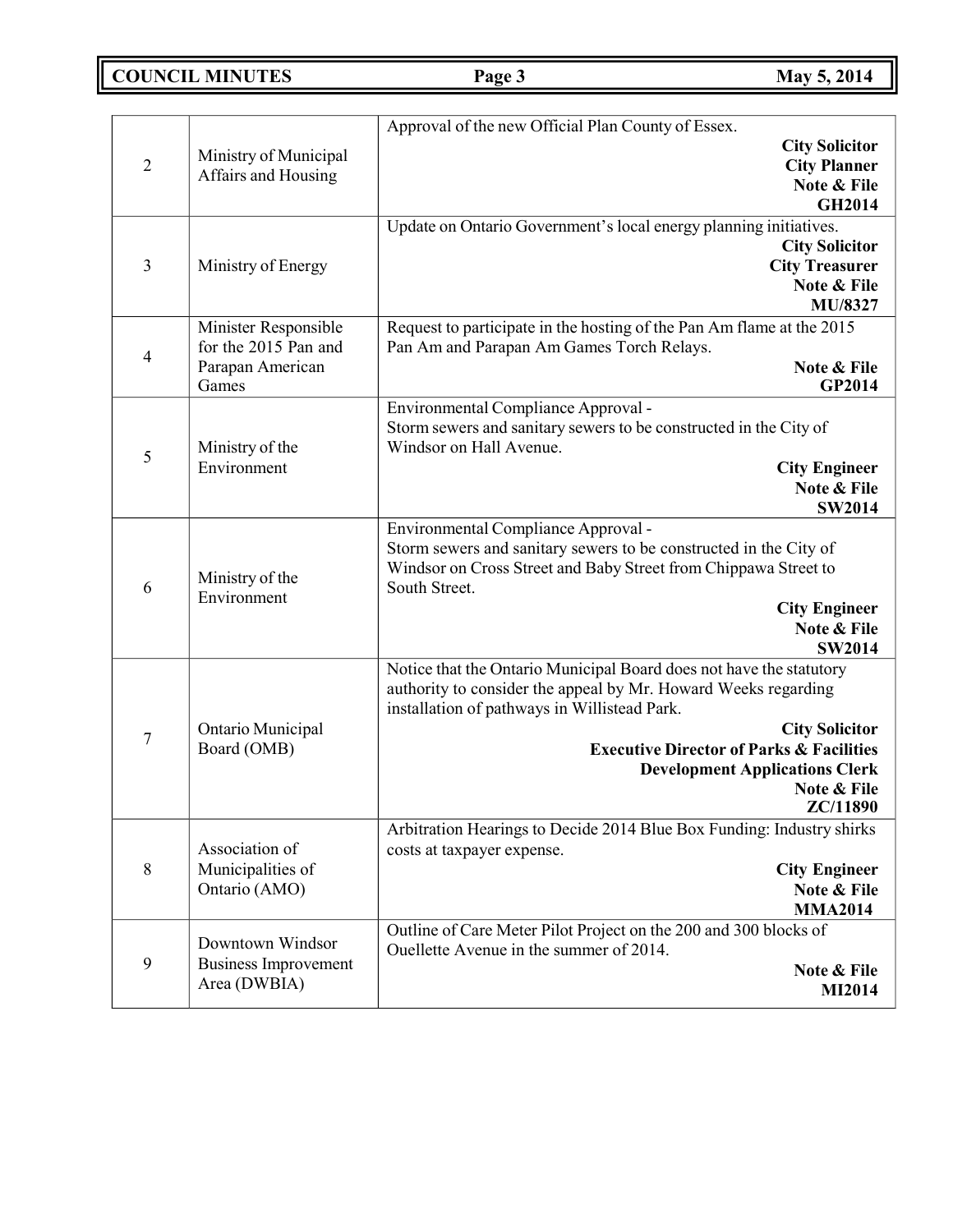**COUNCIL MINUTES Page 4 May 5, 2014**

| 10 | Municipality of<br>Chatham-Kent                     | Notice that the Council of the Corporation of the Municipality of<br>Chatham-Kent passed by-laws 70-2014 and 71-2014 (OPA #26 and<br>Zoning By-law Amendment).<br><b>City Planner</b><br>Note & File<br>ZB2014 |
|----|-----------------------------------------------------|----------------------------------------------------------------------------------------------------------------------------------------------------------------------------------------------------------------|
| 11 | College of Physicians<br>and Surgeons of<br>Ontario | Nomination package for The Council Award of the College of<br>Physicians and Surgeons of Ontario.<br><b>Community Development &amp; Health Commissioner</b><br>Note & File<br><b>APR2014</b>                   |
| 12 | Secretary/Treasurer<br>Committee of<br>Adjustment   | Consent Authority Agenda Record Hearing to be held on Thursday,<br>May 8, 2014, Council Chambers, 3rd Floor, Windsor City Hall.<br>Note & File<br><b>ZC2013</b>                                                |
| 13 | City Solicitor                                      | Building Safety Month.<br>Note & File<br><b>SB2014</b>                                                                                                                                                         |
| 14 | City Engineer                                       | University of Windsor Eldercollege Course on Great Lakes Water<br>Quality, Collaboration with the International Joint Commission Canada<br>and United States.<br>Note & File<br><b>ME2014</b>                  |
| 15 | Community<br>Development & Health<br>Commissioner   | Ontario 55+ Summer Games - Update.<br>Note & File<br>SR/11258                                                                                                                                                  |
| 16 | Community<br>Development & Health<br>Commissioner   | Caesars Windsor Anniversary Concert Update.<br>Note & File<br><b>SR2014</b>                                                                                                                                    |
| 17 | City & School Board<br>Liaison Committee            | Minutes of the City & School Board Liaison Committee of its meeting<br>held March 20, 2014.<br>Note & File<br><b>MB2014</b>                                                                                    |

Carried.

# **Consent Agenda**

Moved by Councillor Kusmierczyk, seconded by Councillor Maghnieh,

That the following Consent Agenda and the recommendations contained in the administrative reports **BE APPROVED** as amended:

- Item 3 Blight Mitigation Update #8 Proposed Demolition of Derelict Buildings at: 2720 Richmond and 2363 Cadillac
- Item 4 Declaration of Vacant Land on the east and west sides of Northway Avenue, north of Manitoba Avenue Surplus and Authority to Offer the Land for Sale
- Item 5 Declaration of the Improved Properties municipally known as 254 Lauzon Road and 262 Lauzon Road Surplus and Authority to Offer the Land for Sale
- Item 6 Application to the Ontario Ministry of Citizenship and Immigration for the Municipal Fund Innovative Immigration Initiatives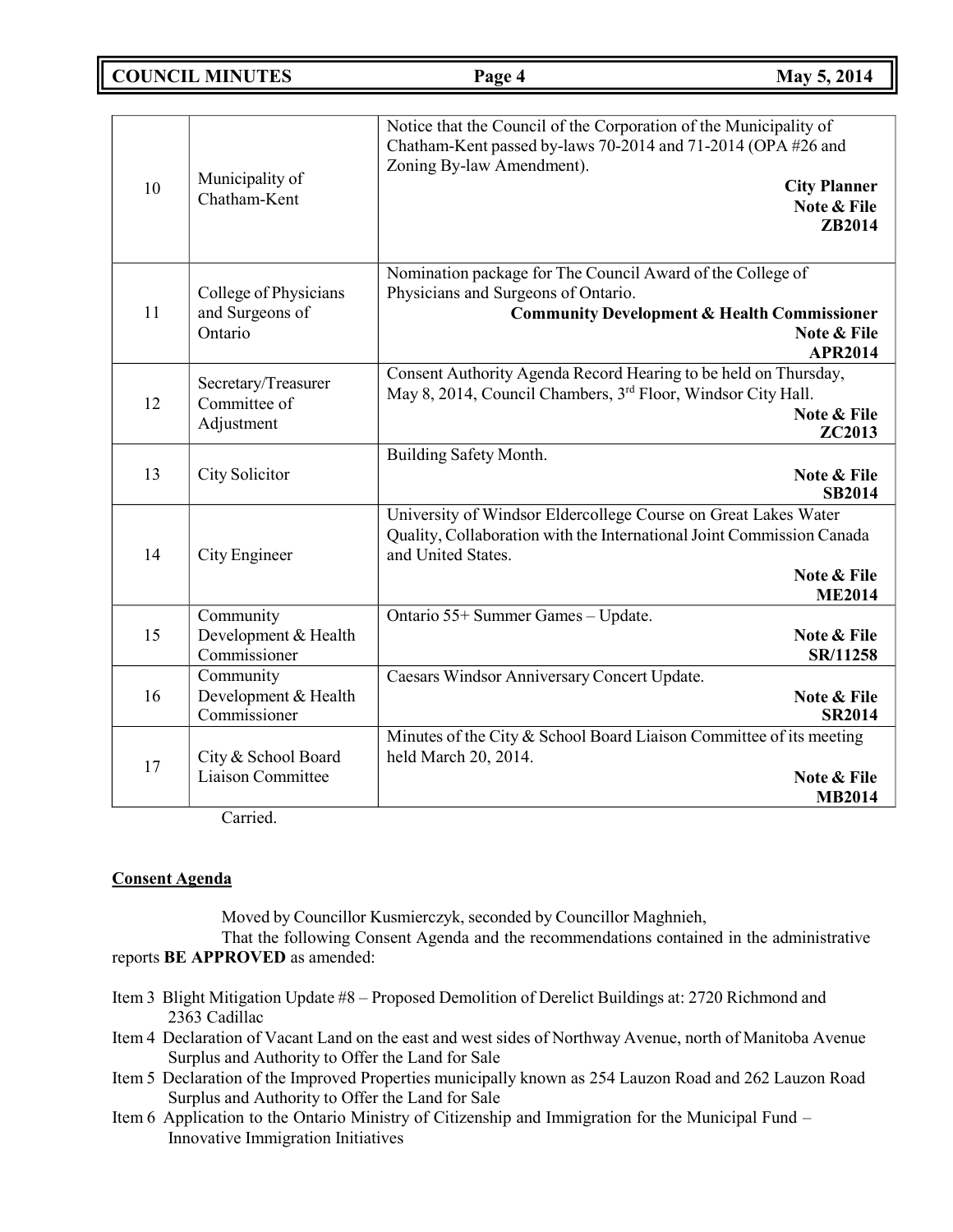# **COUNCIL MINUTES Page 5 May 5, 2014**

# **Consent Committee Reports**

| <b>Environment, Transportation &amp; Public Safety Standing Committee</b> |                |                                                              |
|---------------------------------------------------------------------------|----------------|--------------------------------------------------------------|
| No.                                                                       |                | <b>Description</b>                                           |
|                                                                           | Report No. 187 | Concrete Barriers (aka Jersey Barriers) on Vacant Properties |

|                          | <b>Planning &amp; Economic Development Standing Committee</b> |                                                                                 |  |
|--------------------------|---------------------------------------------------------------|---------------------------------------------------------------------------------|--|
| No.                      |                                                               | <b>Description</b>                                                              |  |
|                          | Report No. 219                                                | Amendment to Zoning By-law 8600, Superior Environmental Services -              |  |
|                          |                                                               | 2045 Continental Avenue                                                         |  |
| 2                        | Report No. 220                                                | 617847 Ontario Ltd., Draft Plan of Subdivision - North of McNorton Street, East |  |
|                          |                                                               | Boundary, City of Windsor Subdivision Agreement: Addition to Subdivision        |  |
|                          |                                                               | Agreement for Temporary Cul-de-Sac                                              |  |
| 3                        | Report No. 221                                                | Request to close part of Sunset Avenue from Wyandotte Street West to            |  |
|                          |                                                               | University Avenue West AND Fanchette Street from Sunset Avenue to California    |  |
|                          |                                                               | Avenue                                                                          |  |
| $\overline{4}$           | Report No. 222                                                | Bi-Annual Report of the Windsor Business Improvement Area Advisory              |  |
|                          |                                                               | Committee dated March 6, 2014                                                   |  |
| $\overline{\mathcal{L}}$ | Report No. 223                                                | Minutes of the Property Standards Committee meeting held January 22, 2014       |  |
| 6                        | Report No. 224                                                | Minutes of the Windsor Heritage Committee meeting held January 8, 2014          |  |
| 7                        | Report No. 225                                                | Minutes of the Windsor Heritage Committee meeting held January 29, 2014         |  |

|                | <b>Social Development, Health &amp; Culture Standing Committee</b> |                                                                                                                    |  |
|----------------|--------------------------------------------------------------------|--------------------------------------------------------------------------------------------------------------------|--|
| No.            |                                                                    | <b>Description</b>                                                                                                 |  |
|                | Report No. 226                                                     | Update on the Cultural Mapping Project                                                                             |  |
| 2              | Report No. 227                                                     | 2014-2015 Subsidy Increase for the Nursing and Personal Care (NPC) Funding<br>Envelope                             |  |
| $\overline{3}$ | Report No. 228                                                     | Minutes of the Mayor's Youth Advisory Committee meeting held February 4,<br>2014                                   |  |
| $\overline{4}$ | Report No. 229                                                     | Minutes of the Willistead Manor Inc. Executive Committee and Board of<br>Directors meetings held December 12, 2013 |  |
| 5              | Report No. 230                                                     | Minutes of the Willistead Manor Inc. Executive Committee and Board of<br>Directors meetings held February 13, 2014 |  |

Carried.

Councillor Payne discloses an interest and abstains from voting on Item No. 3.

Councillor Dilkens discloses an interest and abstains from voting on Report No. 221 of the Planning & Economic Development Standing Committee.

# **Deferrals and/or Referrals and Withdrawals**

**Communication No. 9** – At the request of Administration, the matter regarding the Downtown Windsor Business Improvement Area's proposed "Care Meter Project" is being referred to Administration to allow for an administrative report.

**Item 1 Car Pro Industries (Windsor) Limited, EV Fest 2014, Riverfront Festival Plaza and Riverfront Civic Terrace, Riverfront Trail, Request for Waiver of Fees**

- At the request of Daniel Halmo, applicant, this matter is being deferred the May 20, 2014 meeting of Council to allow him to be in attendance.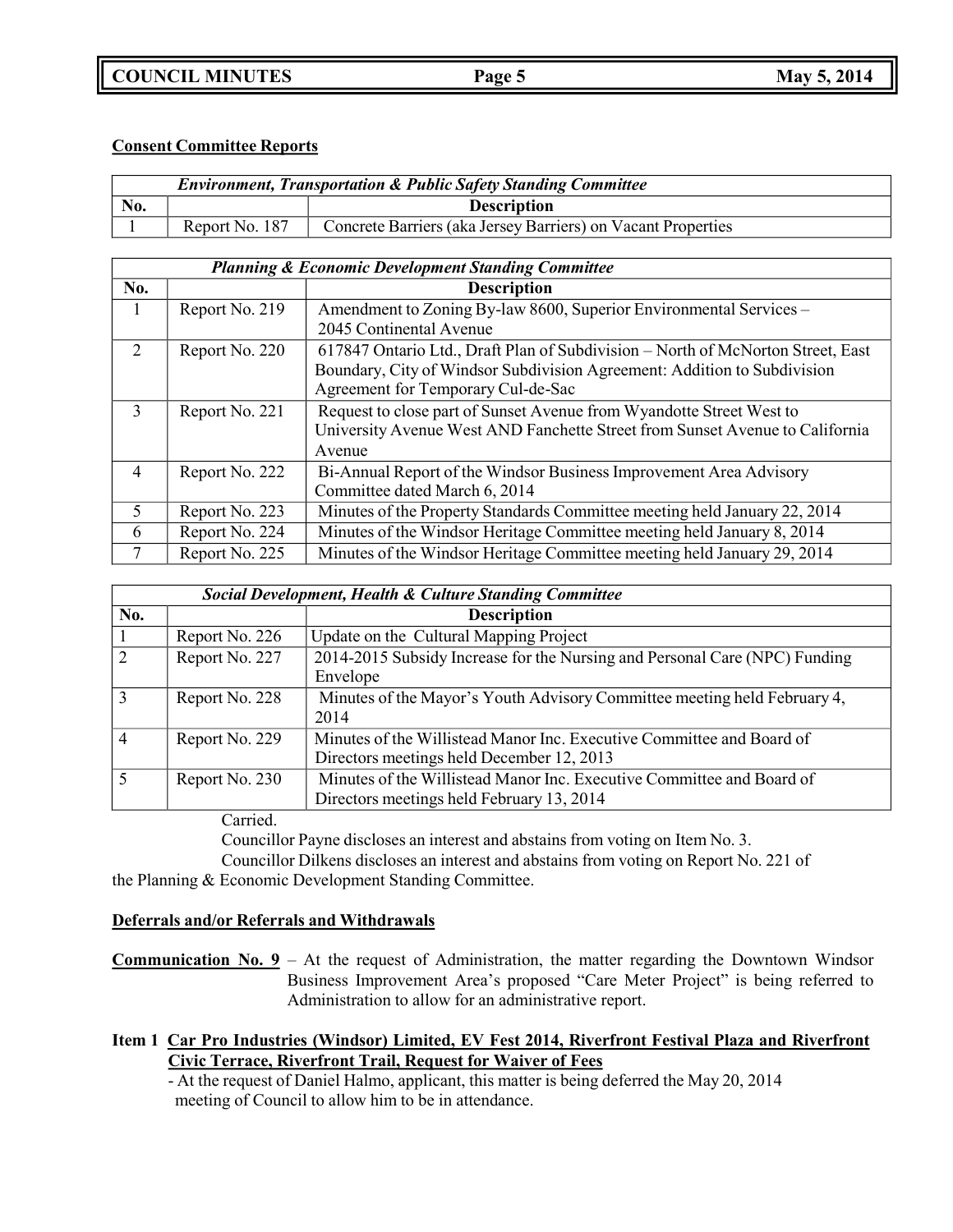### **Presentations & Delegations:**

### **DELEGATIONS**

### **2014 BIA Budget Approval**

### **Larry Horwitz and Debi Croucher, representing the Downtown Windsor Business Improvement Area (DWBIA)**

Larry Horwitz and Debi Croucher, representing the Downtown Windsor Business Improvement Area (DWBIA), appear before Council to request that in terms of the 2014 BIA budget approval process, that consideration be given to the forgiveness of their debt, in its entirety, specifically as it relates to Phases 4 and 5 of the Downtown Streetscaping Improvements Capital Project that was completed in 2010, or if the City is unwilling to forgive the entire debt to give consideration for a suitable repayment schedule over the next 10-15 years.

Mayor Francis leaves the meeting at 6:55 o'clock p.m. and Councillor Dilkens assumes the

Chair.

Mayor Francis returns to the meeting at 6:55 o'clock p.m. and Councillor Dilkens returns to his seat the Council table.

MI2014 7

(For final disposition of this matter, see Clause **CR116/2014 to CR124/2014** in Schedule "A" attached hereto.)

### **2014-15 Targeted Initiative for Older Workers (TIOW) Renewal Agreement**

#### **David Hanna, resident of Ward 1**

David Hanna, resident of Ward 1, appears before Council to provide comment regarding the 2014-15 Targeted Initiative for Older Workers (TIOW) renewal agreement, suggesting that the cost of hiring employees will take away from the requisite funding that was provided for the program itself, to the detriment of the recipients.

SS2014 2

(For final disposition of this matter, see Clause **CR111/2014** in Schedule "A" attached hereto.)

### **Report No. 184 of the Environment, Transportation & Public Safety Standing Committee (CQ24-2013 Bruce Avenue and Caroline Street, All-Way Stop Request)**

### **Paul Handsor, resident**

Paul Handsor, resident, appears before Council and is available for questions regarding the request for an All-Way Stop at Bruce Avenue and Caroline Street.

ST2014

(For final disposition of this matter, see Clause **M197-2014** in Schedule "A" attached hereto.)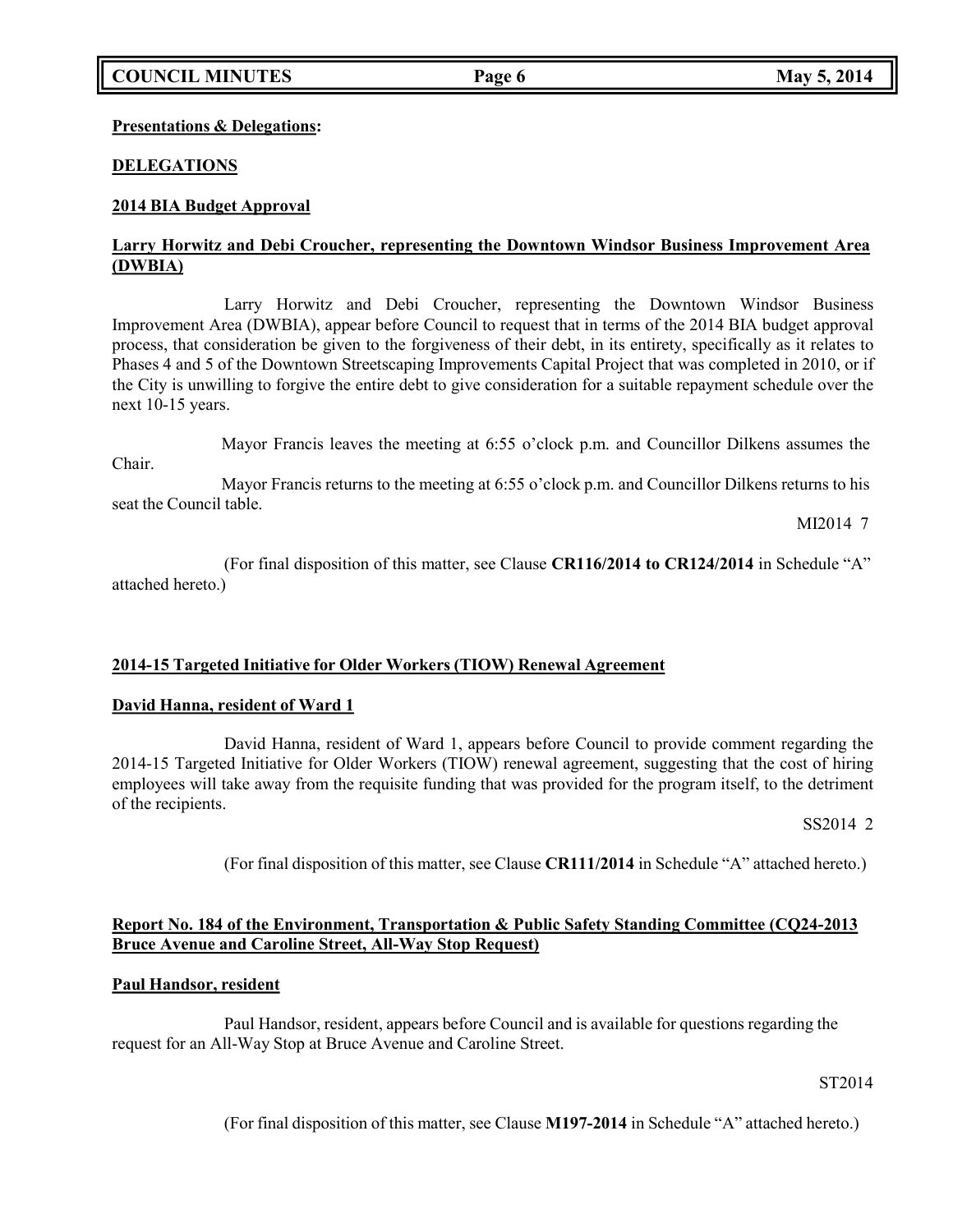### **Regular Business Items (for final disposition of these matters see Schedule "A" attached)**

Nil.

### **Consideration of Committee Reports**

|                                 | Moved by Councillor Sleiman, seconded by Councillor Valentinis,                      |
|---------------------------------|--------------------------------------------------------------------------------------|
| M193-2014                       | That the <b>Report of the Striking Committee</b> of its meeting held April 22, 2014, |
| <b>BE ADOPTED</b> as presented. |                                                                                      |
|                                 | Carried.                                                                             |

ACO2014

#### **By-laws**

Moved by Councillor Dilkens, seconded by Councillor Gignac, That the following By-laws No. 79-2014 through 82-2014 (inclusive), be introduced and read a

first and second time:

- 79-2014 "A BY-LAW TO AMEND BY-LAW NUMBER 392-2002, BEING A BY-LAW TO ESTABLISH AND REQUIRE PAYMENT OF FEES AND CHARGES", authorized by CR78/2014, adopted April 7, 2014
- 80-2014 "A BY-LAW TO FURTHER AMEND BY-LAW 9023 BEING A BY-LAW TO REGULATE VEHICULAR PARKING WITHIN THE LIMITS OF THE CITY OF WINDSOR ON MUNICIPAL STREETS, MUNICIPAL PARKING LOTS AND PRIVATE PROPERTIES", authorized by CAO2636, approved March 25, 2014
- 81-2014 "A BY-LAW TO AMEND BY-LAW NUMBER 15-2010 BEING A BY-LAW TO APPOINT A CHIEF BUILDING OFFICIAL AND INSPECTORS TO ENFORCE THE BUILDING CODE ACT AND REGULATIONS IN WINDSOR", authorized by CAO2683, approved April 27, 2014
- 82-2014 "A BY-LAW TO CONFIRM THE PROCEEDINGS OF THE COUNCIL OF THE CORPORATION OF THE CITY OF WINDSOR AT ITS MEETING HELD ON THE FIFTH DAY OF MAY, 2014"

Carried.

Moved by Councillor Halberstadt, seconded by Councillor Jones,

That the Committee of the Whole does now rise and report to Council respecting the business items considered by the Committee:

- **1) Communication Items (as amended)**
- **2) Consent Agenda (as amended)**
- **3) Items Deferred**
- **Items Referred**
- **4) Consideration of the Balance of Business Items (see Schedule "A")**
- **5) Committee Reports (as presented)**
- **6) By-laws given first and second readings (as presented)**

Carried.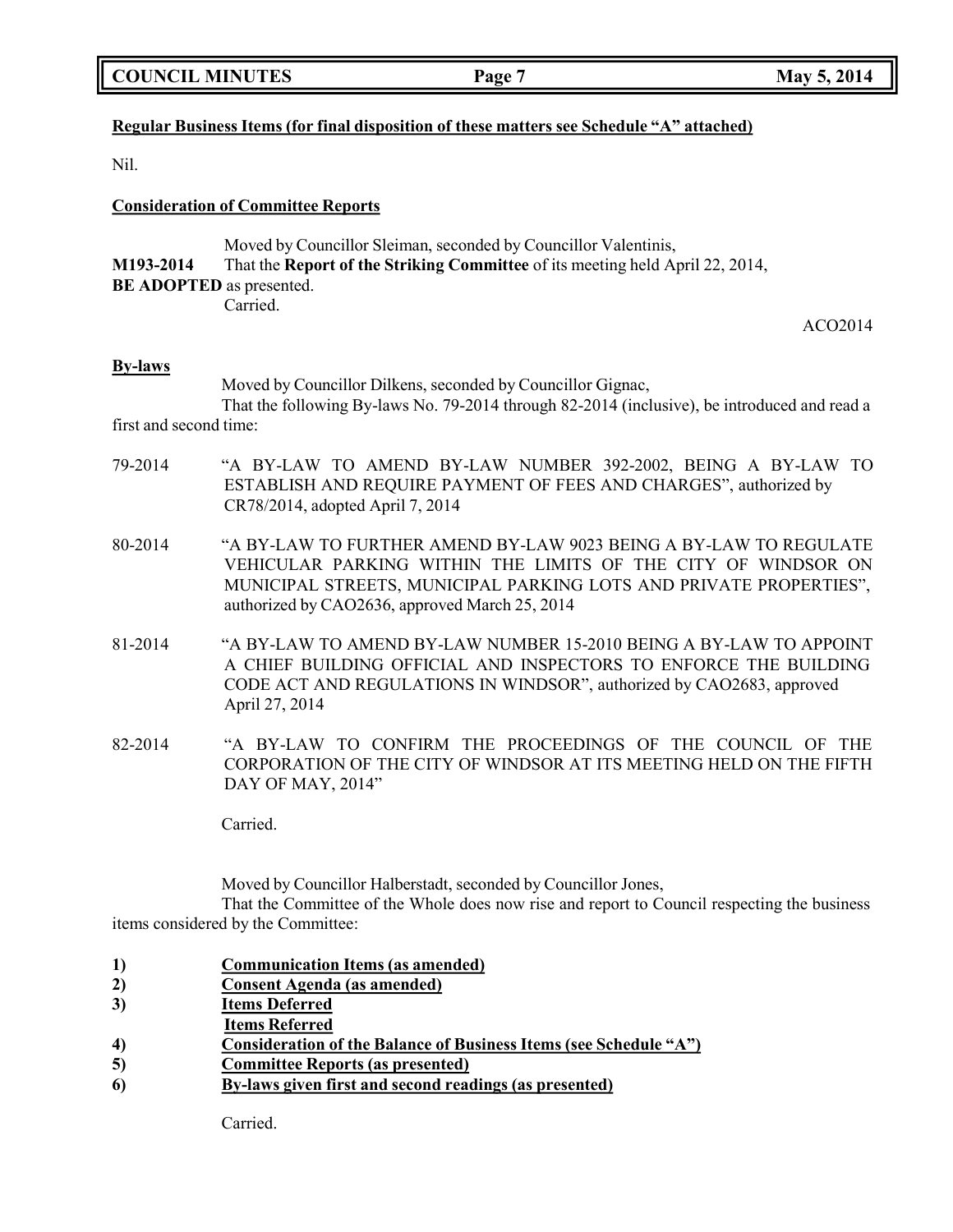# **Notices of Motion**

Moved by Councillor Marra, seconded by Councillor Kusmierczyk, **M194-2014** That Rule 13.9 of the Procedure By-law regarding business not already before Council **BE WAIVED t**o permit the introduction of a motion for consideration without prior notice regarding High Speed Rail.

Carried. Councillors Gignac, Dilkens and Sleiman voting nay.

Moved by Councillor Marra, seconded by Councillor Kusmierczyk,

**WHEREAS** the Provincial Minister of Transportation announced on Wednesday April 30<sup>th</sup> the Province's intention of investing \$29 Billion Dollars into Ontario infrastructure including high speed rail; and

**WHEREAS** the investment announcement included the Environmental Assessment for the High Speed Rail which will only include the corridor from Toronto's Union Station, to Toronto's Pearson Airport, to Kitchener-Waterloo and end in London; and

**WHEREAS** he also publicly stated that this investment would lead to "more investment in London and more investment in Kitchener"; and

**WHEREAS** a high speed rail corridor has been studied and contemplated for years always within the context of a Windsor-Quebec City Corridor; and

**WHEREAS** Windsor is the mid-point between Chicago and Quebec City for the proposed long term vision of a high speed rail corridor; and

**WHEREAS** a high speed rail that includes Windsor and Essex County will provide improved and modernized transportation access to the economies of the rest of the Great Lakes, the U.S. Midwest and the entire northeast quadrant of North America; and

**WHEREAS** the City of Windsor is the gateway entrance into Ontario and Canada;

**THEREFORE BE IT RESOLVED** that the City of Windsor **PETITION** the Government of Ontario and the Minister of Transportation to not only include the Windsor corridor as part of the proposed Environmental Assessment for High Speed Rail, but instead, we are requesting an unequivocal and unconditional commitment that the proposed high speed rail corridor also include Chatham-Kent and Windsor-Essex.

MTR2014

The motion is put and is lost.

At the request of Councillor Marra a **recorded vote** is taken:

### **RESULTS OF RECORDED VOTE:**

|         | In Favour Councillors Marra, Halberstadt, Maghnieh, Kusmierczyk and Valentinis |
|---------|--------------------------------------------------------------------------------|
|         | Opposed Councillors Gignac, Payne, Sleiman, Dilkens, Jones and Mayor Francis   |
| Abstain | $\blacksquare$ None                                                            |
| Absent  | $\mathbb{N}$ one                                                               |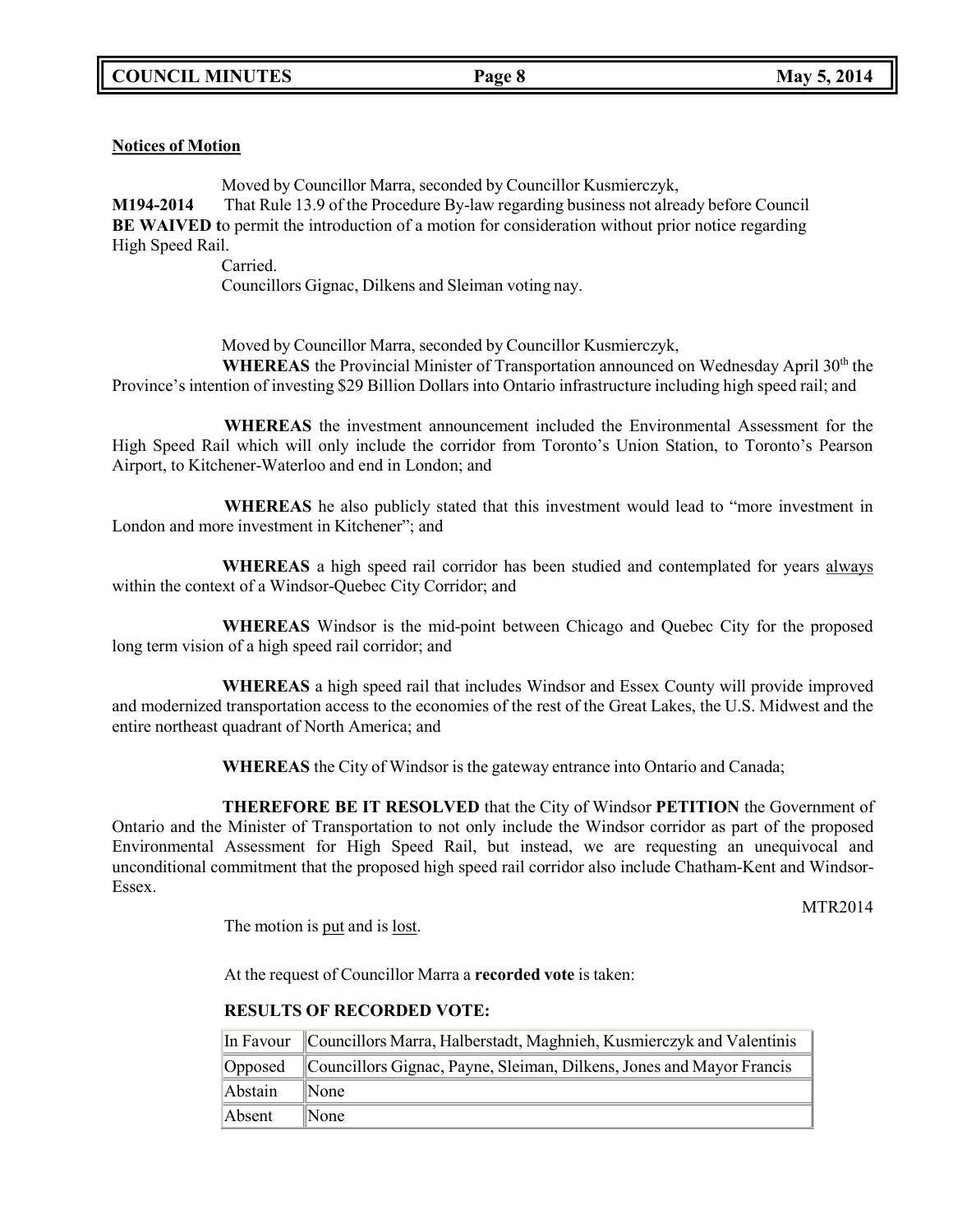| <b>COUNCIL MINUTES</b><br>May 5, 2014<br>Page 9 |  |
|-------------------------------------------------|--|
|-------------------------------------------------|--|

Moved by Councillor Dilkens, seconded by Councillor Jones,

**M195-2014** That Rule 13.9 of the Procedure By-law regarding business not already before Council **BE WAIVED** to permit the introduction of a motion for consideration without prior notice regarding Speed cushions on Bartlet Drive in Ward 1.

Carried.

Moved by Councillor Dilkens, seconded by Councillor Jones,

**M196-2014 WHEREAS** rubber speed cushions were previously approved by City Council on July 9, 2012 (M287-2012), and installed as a pilot project on Bartlet Drive in Ward 1 in 2012; and

**WHEREAS** the rubber speed cushions on Bartlet Drive have since been damaged and torn out due to the harsh winter season and snow ploughing;

**THEREFORE BE IT RESOLVED** that City Council **APPROVE** the replacement of the rubber speed cushions previously installed on Bartlet Drive in Ward 1 with permanent asphalt speed bumps in the same locations.

Carried.

ST2014

#### **Third Reading of By-laws**

Moved by Councillor Kusmierczyk, seconded by Councillor Maghnieh,

That the following By-laws No. 79-2014 through 82-2014 (inclusive), having been read a first and second time be now read a third time and finally passed and that the Mayor and Clerk **BE AUTHORIZED** to sign and seal the same notwithstanding any contrary provision of the Council. Carried.

### **Petitions**

None presented.

### **Council Questions**

None registered.

#### **Adjournment**

Moved by Councillor Dilkens, seconded by Councillor Gignac,

That this Council meeting stand adjourned until the next regular meeting of Council or at the call of the Mayor.

Carried.

Accordingly, the meeting is adjourned at 7:39 o'clock p.m.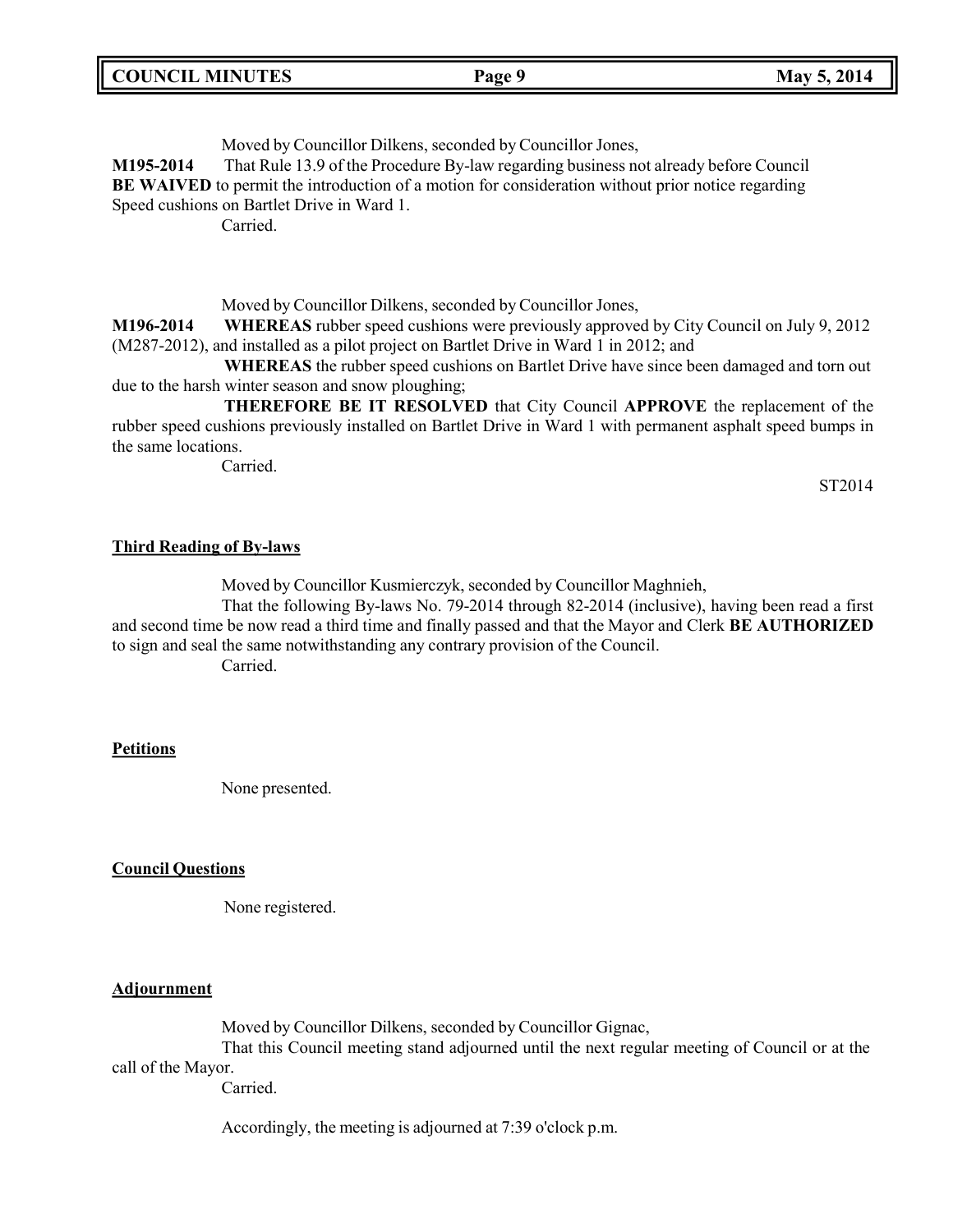**MAYOR**

**CITY CLERK**

**THIS IS A DRAFT COPY**

# **SUPERVISOR OF COUNCIL SERVICES(A)**

# **DEPUTY CITY CLERK/SENIOR MANAGER OF COUNCIL SERVICES**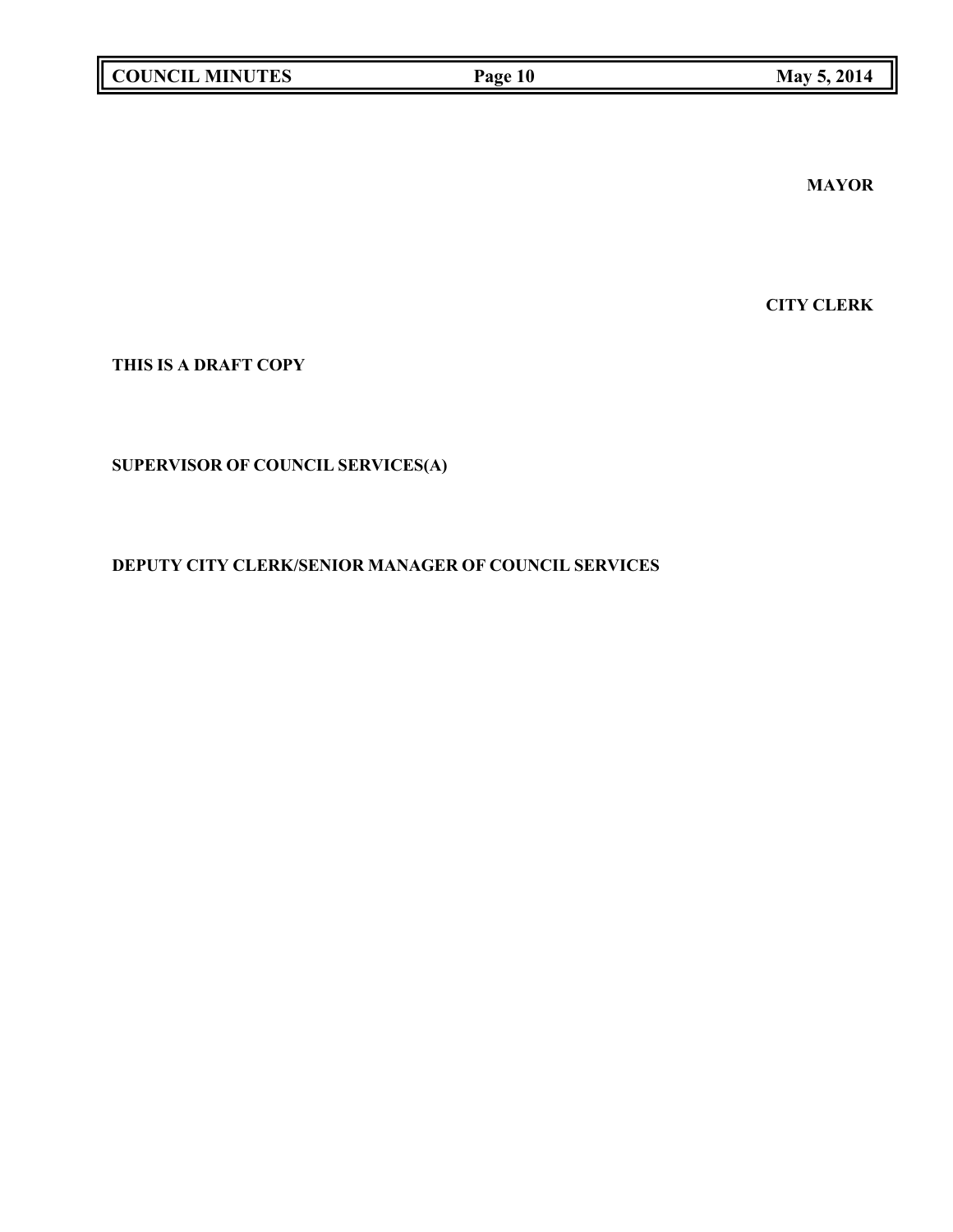# **COUNCIL MINUTES Page 11 May 5, 2014**

Marra Payne

#### CR110/2014

That the report of the Executive Director of Recreation and Culture dated March 21, 2014 entitled "Car Pro Industries (Windsor) Limited for the EV Fest - Riverfront Festival Plaza and the Riverfront Civic Terrace and the Riverfront Trail Request for Waiver of Fees" **BE DEFERRED** to the May 20, 2014 meeting of Council.

Carried.

Report Number **17095 SR2014 1**

Gignac Dilkens

### CR111/2014

**THAT** Administration's Report (LiveLink #17133) from the Employment & Social Services Department regarding the reinstatement of the Targeted Initiative for Older Workers (TIOW) Program, a Federal – Provincial cost-shared initiative **BE RECEIVED** by City Council for information;

**AND THAT** City Council **AUTHORIZE** the Community Development & Health Commissioner up to March 31, 2017 to sign Targeted Initiative for Older Workers (TIOW) Agreements with the Ministry of Training, Colleges and Universities (MTCU) and related documents as specified in the Agreements or as required by the MTCU, such that each Agreement does not exceed a maximum of \$1,000,000 gross expenditures per funding year. For Agreements in excess of \$1,000,000 gross expenditure per funding year, that in addition to the Community Development and Health Commissioner signature, the Chief Administrative Officer **BE REQUIRED** to sign as secondary authority. Authorization would be subject to approval as to technical content by the Executive Director of Employment and Social Services, as to legal form by the City Solicitor, and as to financial content by the Chief Financial Officer and City Treasurer or designate, and subject to there being no required net city contribution;

**AND THAT** the foregoing authorization **BE EXTENDED TO** any and other further **AMENDMENTS** to the MTCU TIOW Agreements and related documents as specified in the Agreements or as required by the MTCU for amounts that do not exceed a maximum of \$1,000,000 gross expenditure per funding year. For **AMENDMENTS** in excess of \$1,000,000 gross expenditure per funding year, that in addition to the Community Development and Health Commissioner signature, the Chief Administrative Officer

**BE REQUIRED** to sign as secondary authority. Authorization would be subject to approval as to technical content by the Executive Director of Employment and Social Services, as to legal form by the City Solicitor, and as to financial content by the Chief Financial Officer and City Treasurer or designate, and subject to there being no required net city contribution;

**AND THAT** City Council **AUTHORIZES** the Executive Director of Employment and Social Services to sign the following administrative reports relating to the agreements:

- Service Provider Business Plans;
- Estimated Expenditure Reports;
- Other Administrative Reports as specified from time to time by the MTCU.

**AND FURTHER THAT** City Council **AUTHORIZE** the Executive Director of Employment & Social Services to add three (3) permanent full-time positions to the staff establishment to deliver the Targeted Initiative for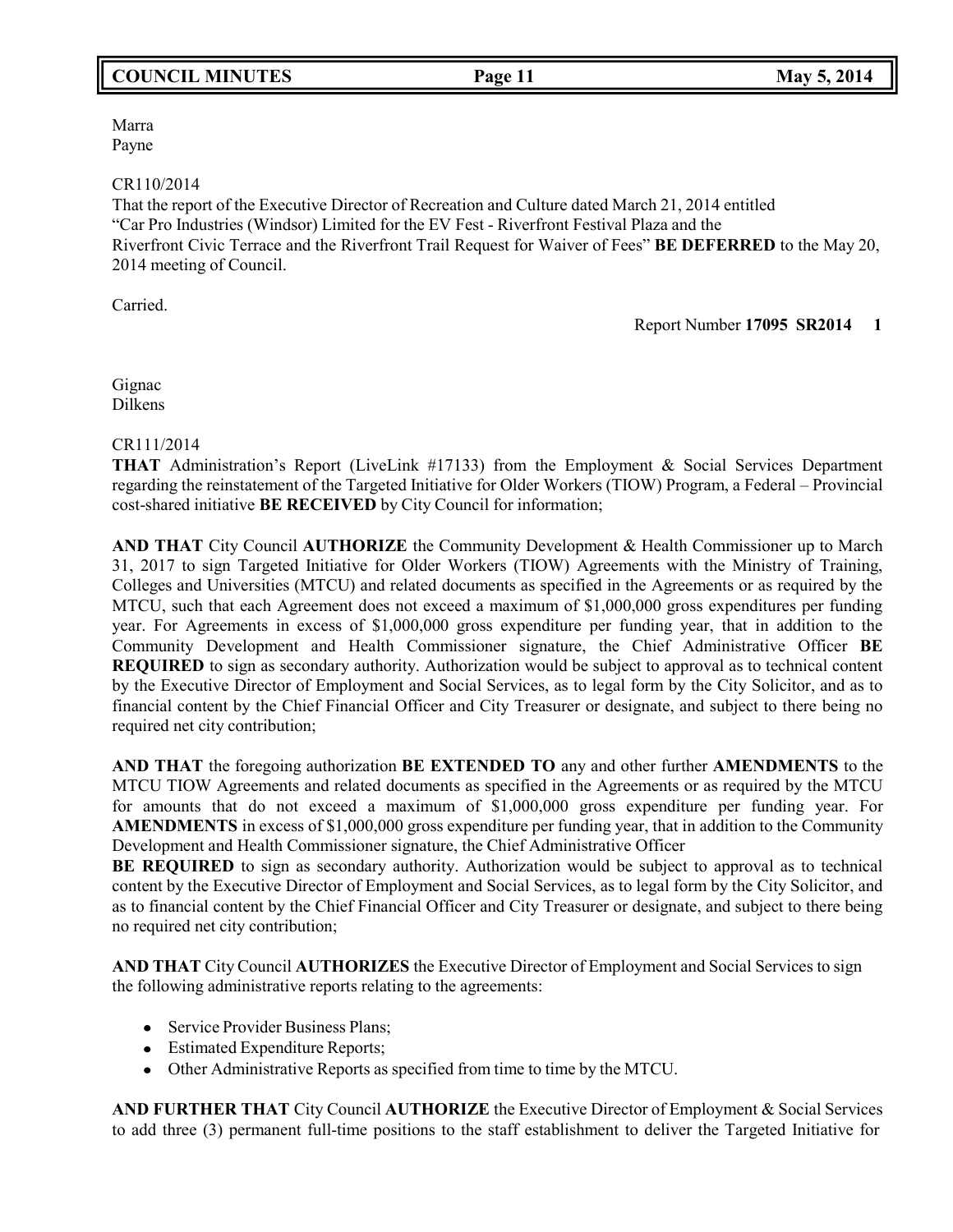| May 5, 2014<br><b>COUNCIL MINUTES</b><br>Page 12 |  |
|--------------------------------------------------|--|
|--------------------------------------------------|--|

Older Workers (TIOW) program, inclusive of one (1) Job Developer and two (2) Employment Caseworkers. These positions will be 100% provincially funded from the Ministry of Training, Colleges, and Universities.

Carried.

Report Number **17133 SS2014 2**

Kusmierczyk Maghnieh

#### CR112/2014

That City Council **ACKNOWLEDGE** the intent to demolish the structures at 2720 Richmond and 2363 Cadillac, as outlined in the report of the Chief Building Official dated April 23, 2014 entitled "Blight Mitigation Update #8 – Proposed Demolition of Derelict Buildings at 2720 Richmond and 2363 Cadillac".

Carried.

Councillor Payne discloses an interest and abstains from voting on this matter.

Report Number **17146 SB/10571 C3**

### Kusmierczyk Maghnieh

#### CR113/2014

- I. That the following vacant parcel of land on the east side of Northway Avenue north of Manitoba Avenue **BE DECLARED** surplus:
	- a. An approximate 3,972 square foot irregular shaped parcel of land legally described as Part of Lots 579, 580 and 581, Registered Plan 1014 and further described as Part 16, Plan 12R-21818 save and except for an one foot reserve to be created along the northerly limit of Part 16, and to be described on a new reference plan of survey.
- II. That the following vacant parcels of land on the west side of Northway Avenue north of Manitoba Avenue **BE DECLARED** surplus:
	- a. A 40' X 117' parcel of land legally described as Lot 44, Part Closed Alley, Registered Plan 948;
	- b. A 140' X 117' parcel of land legally described as Lots 25-28, Part Closed Alley, Registered Plan 1275;
	- c. An approximate 35' X 117' X 12' X 114' parcel of land described as Lot 19, Part Closed Alley, Registered Plan 1335;
	- d. An approximate 3,079 square foot irregular shaped parcel of land legally described as Lots 22 and 23, Part of Lot 24 Registered Plan 1335 further described as Parts 9 and 10, Plan 12R-21818 save and except for an one foot reserve to be created along the northerly limit of Parts 9 and 10, Plan 12R-21818 and to be described on a new reference plan of survey.
- III. That **APPROVAL BE GIVEN** to an equivalent sized land exchange with South Windsor Properties Inc. ("SWP"):
	- a. City conveyance to SWP: an approximate 40' X 117' parcel of land on the west side of Northway Avenue legally described as Lot 44, Part Closed Alley, Registered Plan 948 and to be further described on a new reference plan of survey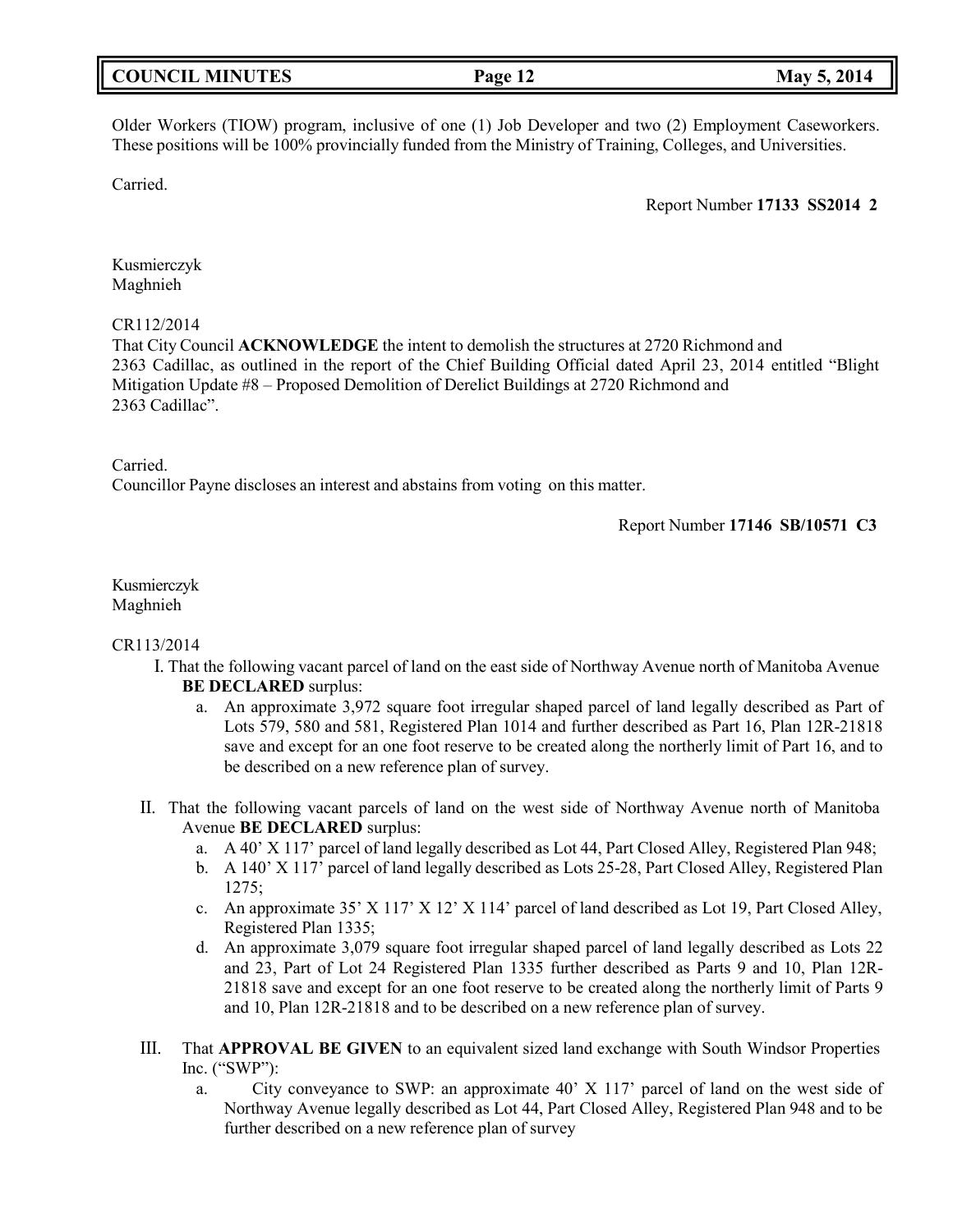- b. SWP conveyance to the City: an approximate 40' X 117' parcel of land on the west side of Northway Avenue legally described as Lot 24, Part of Lot 23, Part Closed Alley, Registered Plan 1275 and to be further described on a new reference plan of survey.
- c. Conveyance price \$1.00.
- d. THAT the transaction **BE COMPLETED** electronically, for the property where it is available, pursuant to By-Law 366-2003 and that the Chief Administrative Officer and the City Clerk **BE AUTHORIZED** to execute all documents necessary to complete the transaction, as required, and that the City Solicitor or designate **BE AUTHORIZED** to execute documents standard to a real estate transaction
- e. That Section 5.3.1 of the Disposal of Land Policy **BE WAIVED.**
- IV. That upon completion of the transaction approved in Recommendation III that the land conveyed by SWP to the City (an approximate 40' X 117' parcel of land on the west side of Northway Avenue legally described as Lot 24, Part of Lot 23, Part Closed Alley, Registered Plan 1275 and to be further described on a new reference plan of survey) **BE DECLARED** surplus.
- V. That CR765/97 **BE AMENDED** as follows:
	- 1) Delete Paragraph 2) under Conditions:

It is further agreed that, following the construction of the extension of Malden Road thru Lots 581 and 386-395 inclusive, Registered Plan 1014, the City of Windsor will convey back to the Vendor for \$1.00, only the surplus parts of Lots 581 and 386-395 inclusive Registered Plan 1014.

- 2) Insert new Paragraph 2) under Conditions:
	- (i) It is further agreed that, following the construction of the extension of Malden Road thru Lots 386-395 inclusive, Registered Plan 1014, the City will convey back to the Vendor for \$1.00, only the surplus parts of Lots 386-395 inclusive, Registered Plan 1014.
	- (ii) In addition the City of Windsor will convey to the Vendor or assigns upon request an approximate 3,972 square foot irregular shaped parcel of land legally described as Part of Lots 579, 580 and 581, Registered Plan 1014, further described as Part 16, Plan 12R-2181 save and except for an one foot reserve to be created along the northerly limit of Part 16, and to be described on a new reference plan of survey for \$1.00.
	- (iii) AND THAT the transaction contemplated in (ii) above **BE COMPLETED** electronically, for the property where it is available, pursuant to By-Law 366-2003 and that the Chief Administrative Officer and the City Clerk **BE AUTHORIZED** to execute all documents necessary to complete the transaction, as required, and that the City Solicitor or designate **BE AUTHORIZED** to execute documents standard to a real estate transaction.
- VI. That **APPROVAL BE GIVEN** to the Manager of Real Estate Services to enter into negotiations with the abutting property owners for Lot 19, Registered Plan 1335 and report back to Council the results of a successful negotiation for approval.
- VII. That upon completion of the servicing of Northway Avenue from Manitoba Avenue to the future extension of Malden Road the Manager of Real Estate Services **BE AUTHORIZED** to divide the following vacant land in order to achieve maximum value and list the vacant land for sale on MLS at a list price in part based on an independent property appraisal satisfactory to the Manager of Real Estate Services:
	- a. A 140' X 117' parcel of land legally described as Part Lot 23, Lots 24-28, Part Closed Alley, Registered Plan 1275;
	- b. An approximate 3,079 square foot irregular shaped parcel of land legally described as Lots 22 and 23, Part of Lot 24 Registered Plan 1335, further described as Parts 9 and 10, Plan 12R-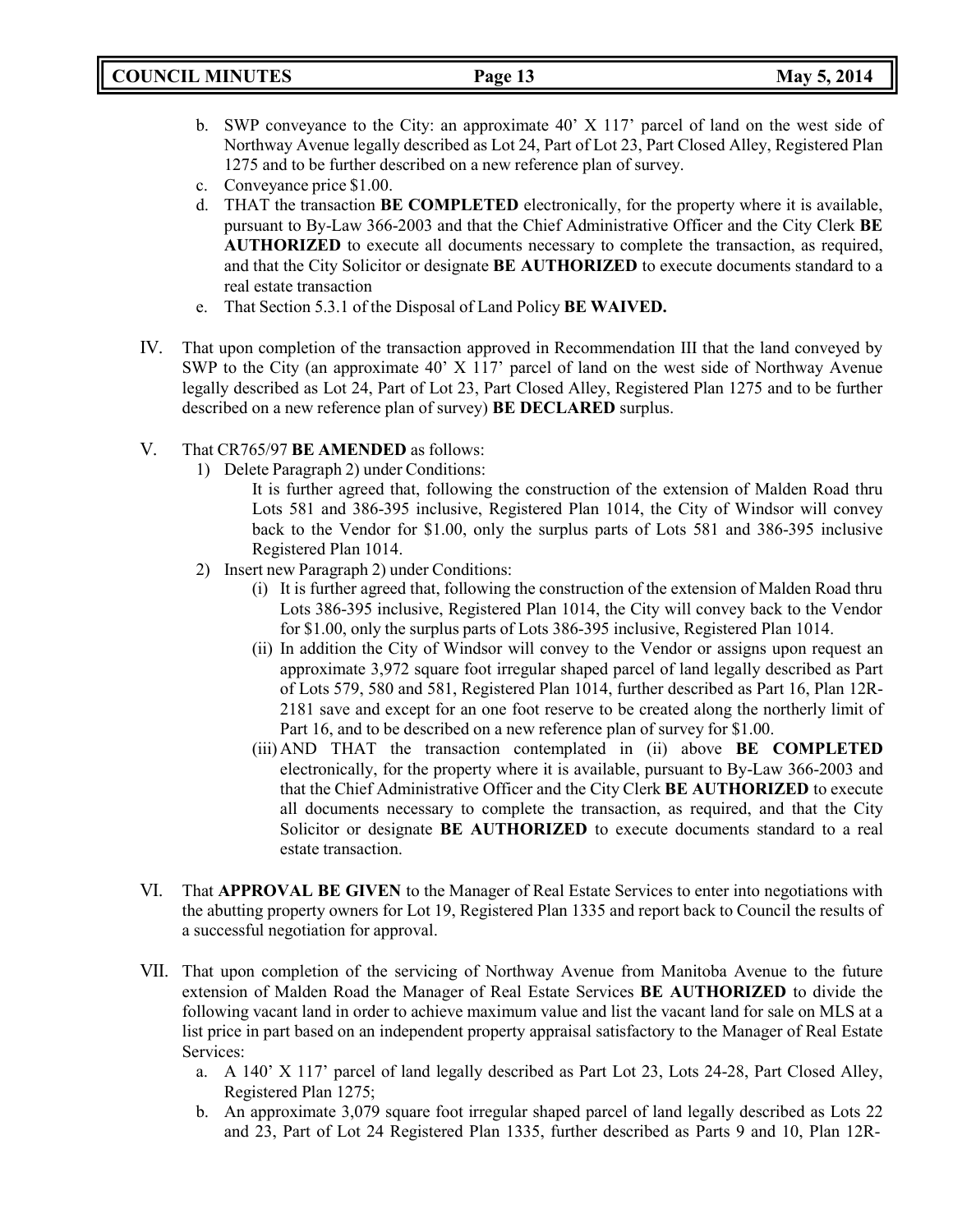|  | <b>COUNCIL MINUTES</b> |
|--|------------------------|
|--|------------------------|

21818 save and except for an one foot reserve to be created along the northerly limit of Parts 9 and 10, Plan 12R-21818 to be further described on a reference plan of survey.

VIII. That the City Treasurer **BE AUTHORIZED** to pay the developer the City's share of the cost of servicing currently estimated at \$177,500 (\$625 per front foot) upon receipt of the invoice from the developer after the installation of the services and approval of the costs outlined in the invoice by the City Engineer, to **BE FUNDED** from Capital Expenditure Fund 160.

Carried.

Report Number **17127 APM2014 C4**

### Kusmierczyk Maghnieh

### CR114/2014

- I. That the following land **BE DECLARED** surplus:
	- i. Municipal address: 254 Lauzon Road Legal Description: Lots 11-12, Part Lot 13, Registered Plan 1034 Lot size: approximate 100' X 160' Improvements: 4,716 square foot one floor building
	- ii. Municipal address: 262 Lauzon Road Legal Description: Lots 14-15, Part Lot 13, Part Closed Alley, Registered Plan 1034 Lot size: approximate 116' X 160' Improvements: 3,740 square foot one floor building
- II. That the Manager of Real Estate Services **BE DIRECTED** to list the improved properties described in Recommendation I and the property **BE OFFERED** for sale by City Real Estate Staff.
- III. That the net proceeds of sale for 254 Lauzon Road **BE DEPOSITED** to Fire Hall #7 project 7052089 and that net proceeds of sale for 262 Lauzon Road **BE DEPOSITED** to the capital expenditure reserve (fund 160).

Carried.

Report Number **17149 APM2014 C5**

Kusmierczyk Maghnieh

### CR115/2014

THAT City Council **ENDORSE** making application to the Ontario Ministry of Citizenship and Immigration for 100% funding to expand the WEskills data base to allow for enhanced data collection of the education, skills and career goals of unemployed and under-employed immigrants residing in Windsor Essex; and

THAT the Chief Administrative Officer and City Clerk **BE AUTHORIZED** to execute any agreement(s) required as a condition of receiving funding related to the Ontario Ministry of Citizenship and Immigration, satisfactory in form to the City Solicitor, in technical content to the Executive Director of Employment and Social Services and financial content to the City Treasurer, and such that no municipal contribution is required.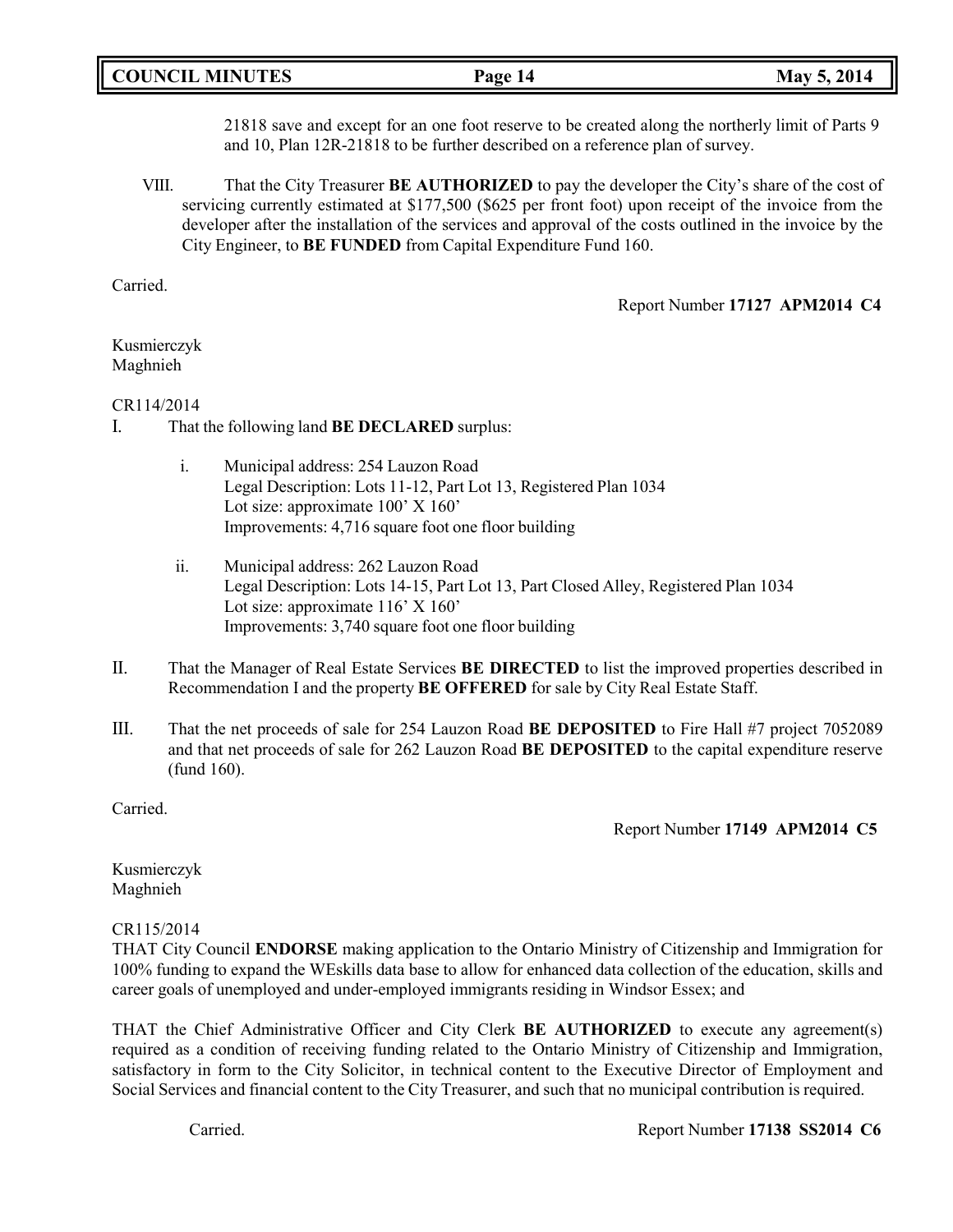# **COUNCIL MINUTES Page 15 May 5, 2014**

Gignac Dilkens

### CR116/2014

THAT City Council **NOT APPROVE** the DWBIA's 2014 Budget as submitted and request that it **BE RESUBMITTED** to include the required repayment of funds owed to the City; and

THAT City Council **AUTHORIZE** the Chief Financial Officer & City Treasurer to recover \$75,000 over ten years for streetscape improvements from Olde Riverside BIA through the normal levy distribution and holdback process as per the terms previously authorized by resolution M276-2013.

Carried.

Councillors Marra, Halberstadt, Valentinis and Payne voting nay.

Report Number **17150 MI2014 7**

Sleiman Gignac

### CR117/2014

THAT City Council **APPROVE** a levy of \$14,400, consistent with the 2013 amount, for Ford City BIA and **AUTHORIZE** the Administration to work with the Ford City BIA to finalize the final allocation of this budget.

Carried.

Report Number **17150 MI2014 7**

Halberstadt Valentinis

CR118/2014

THAT City Council **APPROVE** the 2014 Budget Submissions for the Erie Street (Via Italia) BIA, attached hereto as Appendix B, and related levy requests as detailed in Table 4.

Carried.

**Appendices** Appendix B Report Number **17150 MI2014 7**

Gignac Sleiman

### CR119/2014

THAT City Council **APPROVE** the 2014 Budget Submissions for the Olde Riverside Towne Centre BIA, attached hereto as Appendix C, and related levy requests as detailed in Table 4.

Carried.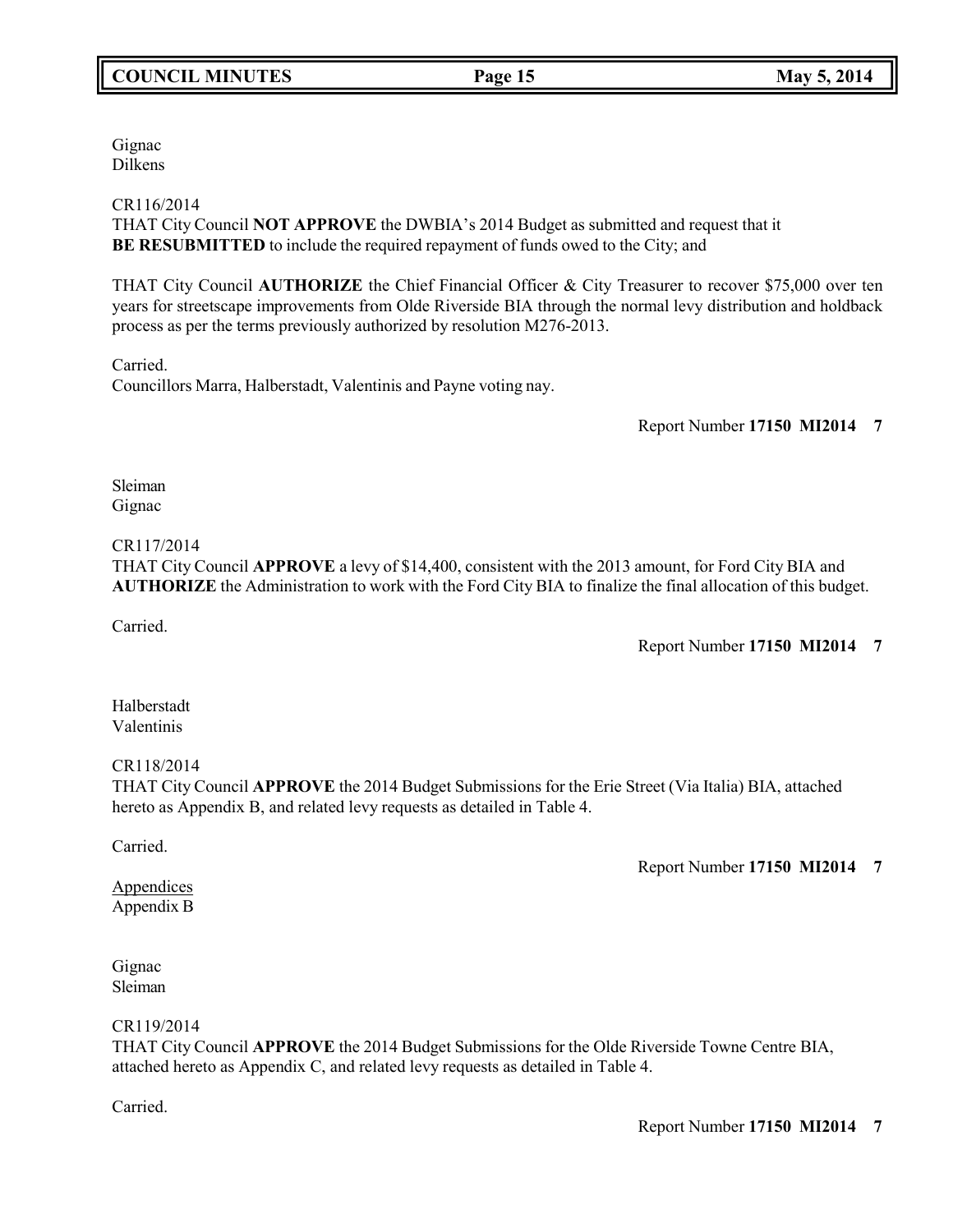# **COUNCIL MINUTES Page 16 May 5, 2014**

Appendices Appendix C

Jones Dilkens

### CR120/2014

THAT City Council **APPROVE** the 2014 Budget Submissions for the Olde Sandwich Towne BIA, attached hereto as Appendix D, and related levy requests as detailed in Table 4.

Carried.

Report Number **17150 MI2014 7**

**Appendices** Appendix D

Halberstadt Valentinis

CR121/2014

THAT City Council **APPROVE** the 2014 Budget Submissions for the Olde Walkerville BIA, attached hereto as Appendix E, and related levy requests as detailed in Table 4.

Carried.

Report Number **17150 MI2014 7**

**Appendices** Appendix E

# Halberstadt Valentinis

CR122/2014

THAT City Council **APPROVE** the 2014 Budget Submissions for the Ottawa Street BIA, attached hereto as Appendix F, and related levy requests as detailed in Table 4.

Carried.

Report Number **17150 MI2014 7**

**Appendices** Appendix F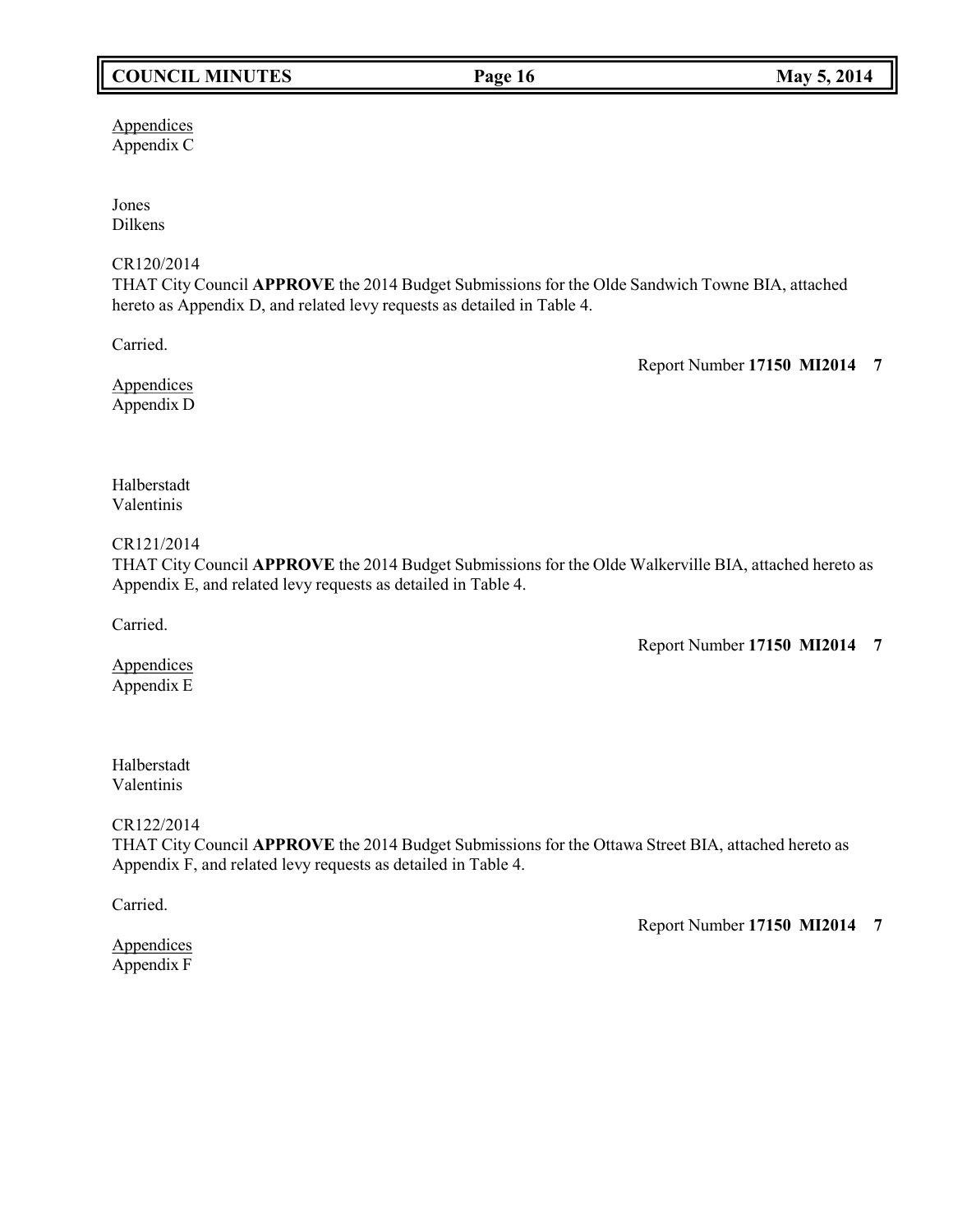# **COUNCIL MINUTES Page 17 May 5, 2014**

#### Gignac Sleiman

#### CR123/2014

THAT City Council **APPROVE** the 2014 Budget Submissions for the Pillette Village BIA, attached hereto as Appendix G, and related levy requests as detailed in Table 4.

Carried.

Report Number **17150 MI2014 7**

Appendices Appendix G

Jones Halberstadt

### CR124/2014

THAT City Council **APPROVE** the 2014 Budget Submissions for the Wyandotte Town Centre BIA, attached hereto as Appendix H, and related levy requests as detailed in Table 4.

Carried.

Mayor Francis discloses an interest and abstains from voting on this matter.

Report Number **17150 MI2014 7**

**Appendices** Appendix H

Moved by Councillor Gignac, seconded by Councillor Valentinis,

**M197-2014** That **Report No. 184 of the Environment, Transportation & Public Safety Standing Committee** of its meeting held February 19, 2014 regarding "CQ24-2013 Bruce Avenue and Caroline Street, All-Way Stop Request " **BE RECEIVED** for information; and further

That Administration **INVESTIGATE** the possibility of determining whether the no parking sign on the North Side of Caroline Street and East Side of Bruce Avenue can be moved further away from the intersection to provide clearer sightlines.

Carried.

Report Number 17005 ST2014

Moved by Councillor Kusmierczyk, seconded by Councillor Maghnieh,

**M198-2014** That **Report No. 187 of the Environment, Transportation & Public Safety Standing Committee** of its meeting held February 19, 2014 regarding "Concrete Barriers (aka Jersey Barriers) on Vacant Properties" **BE ADOPTED** as presented.

Carried.

Report Number 16998 SB2014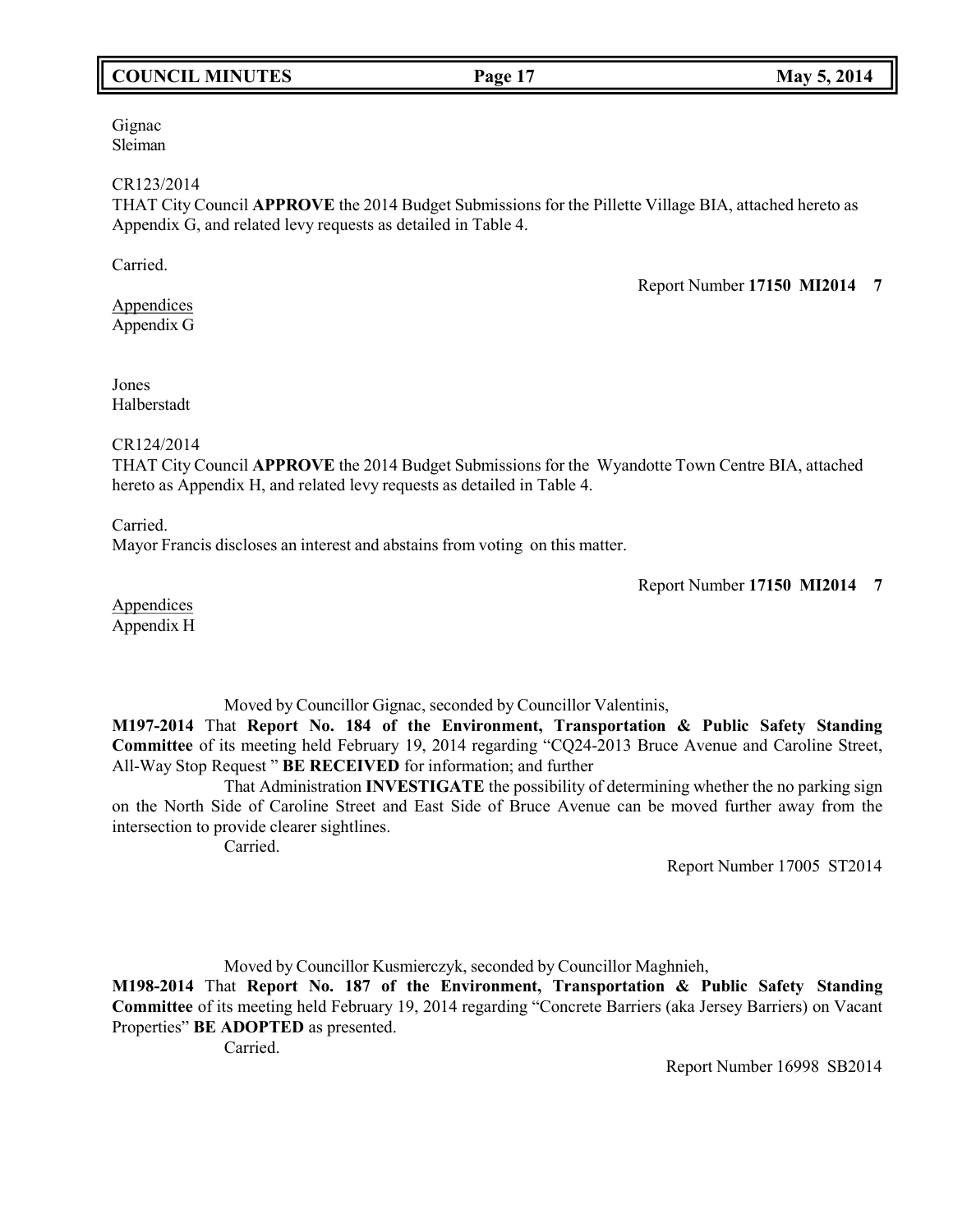| <b>COUNCIL MINUTES</b> | Page 18 | May 5, 2014 |
|------------------------|---------|-------------|
|------------------------|---------|-------------|

Moved by Councillor Kusmierczyk, seconded by Councillor Maghnieh,

**M199-2014** That **Report No. 219 of the Planning & Economic Development Standing Committee** of its meeting held April 14, 2014 regarding "Amendment to Zoning By-Law 8600, Superior Environmental Services – 2045 Continental Avenue" **BE ADOPTED** as presented.

Carried.

Report Number 17103 ZB/11851

Moved by Councillor Kusmierczyk, seconded by Councillor Maghnieh,

**M200-2014** That **Report No. 220 of the Planning & Economic Development Standing Committee** of its meeting held April 14, 2014 regarding "617847 Ontario Ltd., Draft Plan of Subdivision – North of McNorton Street, East Boundary, City of Windsor Subdivision Agreement: Addition to Subdivision Agreement for Temporary Cul-de-Sac" **BE ADOPTED** as presented.

Carried.

Report Number 17080 ZB/11288

Moved by Councillor Kusmierczyk, seconded by Councillor Maghnieh,

**M201-2014** That **Report No. 221 of the Planning & Economic Development Standing Committee** of its meeting held April 14, 2014 regarding "Request to close part of Sunset Avenue from Wyandotte Street West to University Avenue West AND Fanchette Street from Sunset Avenue to California Avenue" **BE ADOPTED** as presented.

Carried.

Councillor Dilkens discloses an interest and abstains from voting on this matter.

Report Number 17108 SAS2014

APPENDICES Drawing No. 1628A, 1628B

Moved by Councillor Kusmierczyk, seconded by Councillor Maghnieh,

**M202-2014** That **Report No. 222 of the Planning & Economic Development Standing Committee** of its meeting held April 14, 2014 regarding "Bi-Annual Report of the Windsor Business Improvement Area Advisory Committee dated March 6, 2014" **BE ADOPTED** as presented. Carried.

MB2014

Moved by Councillor Kusmierczyk, seconded by Councillor Maghnieh,

**M203-2014** That **Report No. 223 of the Planning & Economic Development Standing Committee** of its meeting held April 14, 2014 regarding "Minutes of the Property Standards Committee meeting held January 22, 2014" **BE ADOPTED** as presented.

Carried.

MB2014

Moved by Councillor Kusmierczyk, seconded by Councillor Maghnieh, **M204-2014** That **Report No. 224 of the Planning & Economic Development Standing Committee** of its meeting held April 14, 2014 regarding "Minutes of the Windsor Heritage Committee meeting held January 8, 2014" **BE ADOPTED** as presented.

Carried.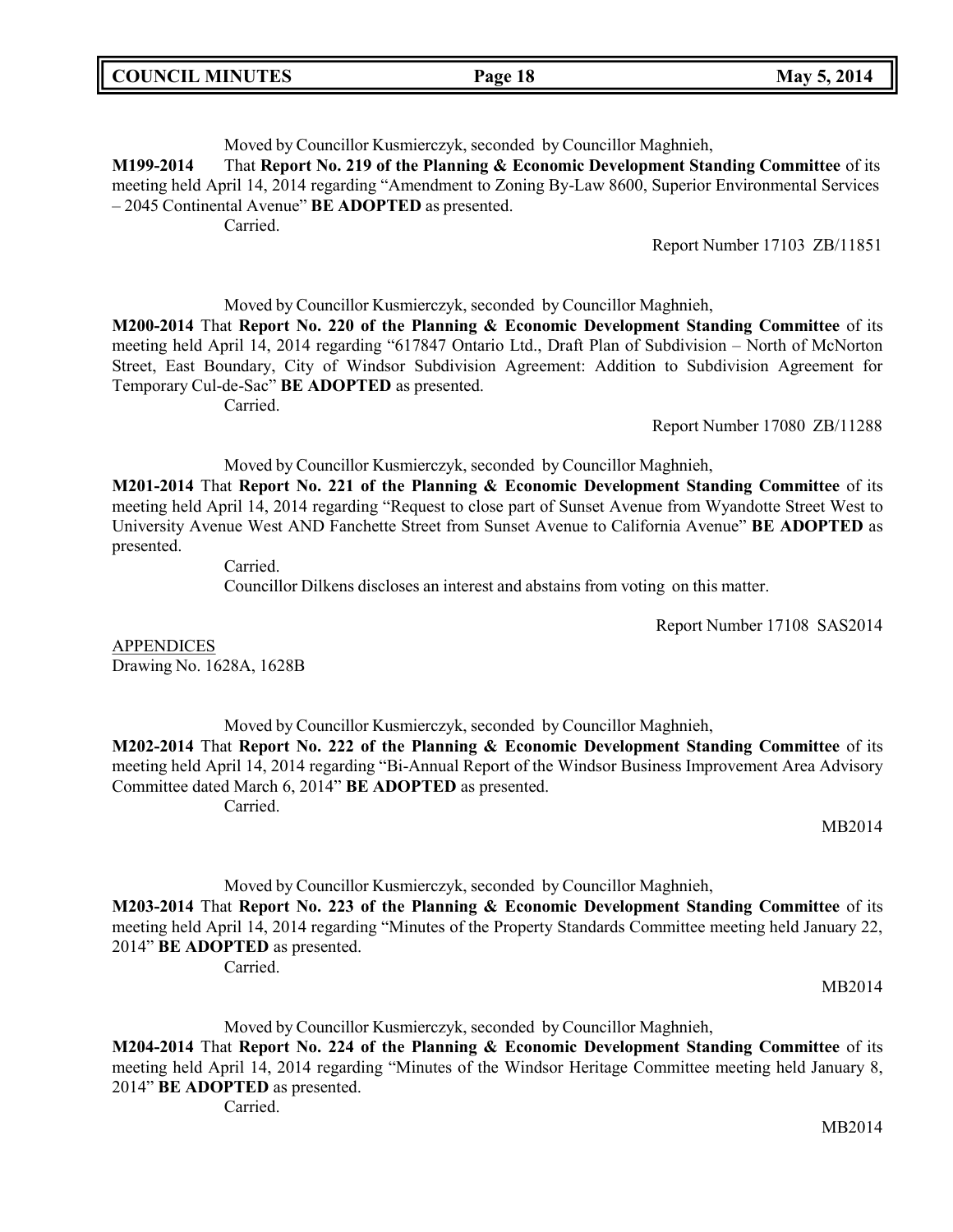| <b>COUNCIL MINUTES</b> |  |  |  |
|------------------------|--|--|--|
|------------------------|--|--|--|

### Moved by Councillor Kusmierczyk, seconded by Councillor Maghnieh, **M205-2014** That **Report No. 225 of the Planning & Economic Development Standing Committee** of its meeting held April 14, 2014 regarding "Minutes of the Windsor Heritage Committee meeting held January 29, 2014" **BE ADOPTED** as presented. Carried.

MB2014

Moved by Councillor Kusmierczyk, seconded by Councillor Maghnieh, **M206-2014** That **Report No. 226 of the Social Development, Health & Culture Standing Committee** of its meeting held April 9, 2014 regarding "Update on the Cultural Mapping Project" **BE ADOPTED** as presented. Carried.

Report Number 17022 APR/10206

Moved by Councillor Kusmierczyk, seconded by Councillor Maghnieh,

**M207-2014** That **Report No. 227 of the Social Development, Health & Culture Standing Committee** of its meeting held April 9, 2014 regarding "2014-2015 Subsidy Increase for the Nursing and Personal Care (NPC) Funding Envelope" **BE ADOPTED** as presented. Carried.

Report Number 17087 AH/9562

Moved by Councillor Kusmierczyk, seconded by Councillor Maghnieh, **M208-2014** That **Report No. 228 of the Social Development, Health & Culture Standing Committee** of its meeting held April 9, 2014 regarding "Minutes of the Mayor's Youth Advisory Committee meeting held February 4, 2014" **BE ADOPTED** as presented. Carried.

Moved by Councillor Kusmierczyk, seconded by Councillor Maghnieh,

**M209-2014** That **Report No. 229 of the Social Development, Health & Culture Standing Committee** of its meeting held April 9, 2014 regarding "Minutes of the Willistead Manor Inc. Executive Committee and Board of Directors meetings held December 12, 2013" **BE ADOPTED** as presented. Carried.

MB2014

Moved by Councillor Kusmierczyk, seconded by Councillor Maghnieh,

**M210-2014** That **Report No. 230 of the Social Development, Health & Culture Standing Committee** of its meeting held April 9, 2014 regarding "Minutes of the Willistead Manor Inc. Executive Committee and Board of Directors meetings held February 13, 2014" **BE ADOPTED** as presented. Carried.

MB2014

**Page 19 May** 5, 2014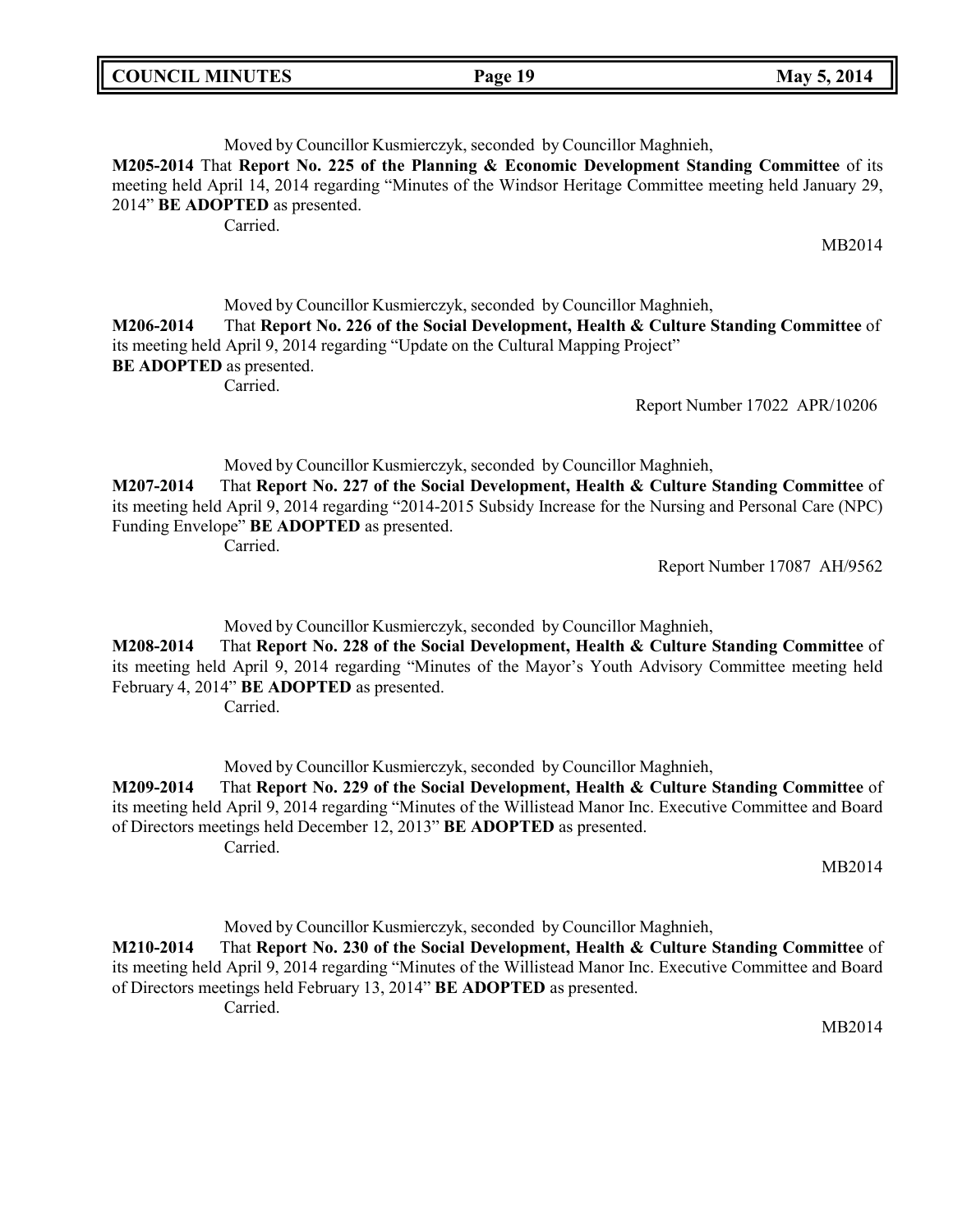| <b>COUNCIL MINUTES</b> | Page 20 | May 5, 2014 |
|------------------------|---------|-------------|
|                        |         |             |

**BE RECEIVED** for information; and further **That Administration INVESTIGATE the possibility of determining whether the no parking sign on the North Side of Caroline Street and East Side of Bruce Avenue can be moved further away from the intersection to provide clearer sightlines as adopted by Council at its meeting held May 5, 2014 [M197- 2014] DEFERRED to May 5, 2014 as adopted by Council at its meeting held April 22, 2014 [M178-2014] /RB** Windsor, Ontario April 22, 2014

# **REPORT NO. 184** of the **ENVIRONMENT, TRANSPORTATION & PUBLIC SAFETY STANDING COMMITTEE** of its meeting held February 19, 2014

**Present: Councillor J. Gignac Councillor A. Halberstadt Councillor R. Jones Councillor H. Payne Councillor F. Valentinis, Chair**

That the following recommendations of the Environment, Transportation and Public Safety Standing Committee **BE APPROVED:**

Moved by Councillor Payne, seconded by Councillor Gignac, **THAT** the report authored by the City Engineer dated February 5, 2014 entitled "CQ24-2013 Bruce Avenue and Caroline Street, All-Way Stop Request" **BE RECEIVED** for information. The motion is **put** and is **lost**, due to an equality of votes. **Aye votes**: Councillor Payne, Councillor Gignac **Nay votes**: Councillor Halberstadt, Councillor Valentinis Abstain: none Absent: Councillor Jones

**Livelink #17005, ST2014**

**Clerk's Note: The administrative report authored by the City Engineer dated February 5, 2014 entitled "***CQ24-2013 Bruce Avenue and Caroline Street, All-Way Stop Request***" is** *attached* **as background information. Also** *attached* **are additional comments from:**

- **a letter received February 26, 2014 from Dan & Darlene Connor**
- **an e-mail dated February 15, 2014 from Sandra Couvillon, area resident**
- **an e-mail dated February 14, 2014 from Paul Handsor, area resident**

**CHAIRPERSON**

**COUNCIL ASSISTANT**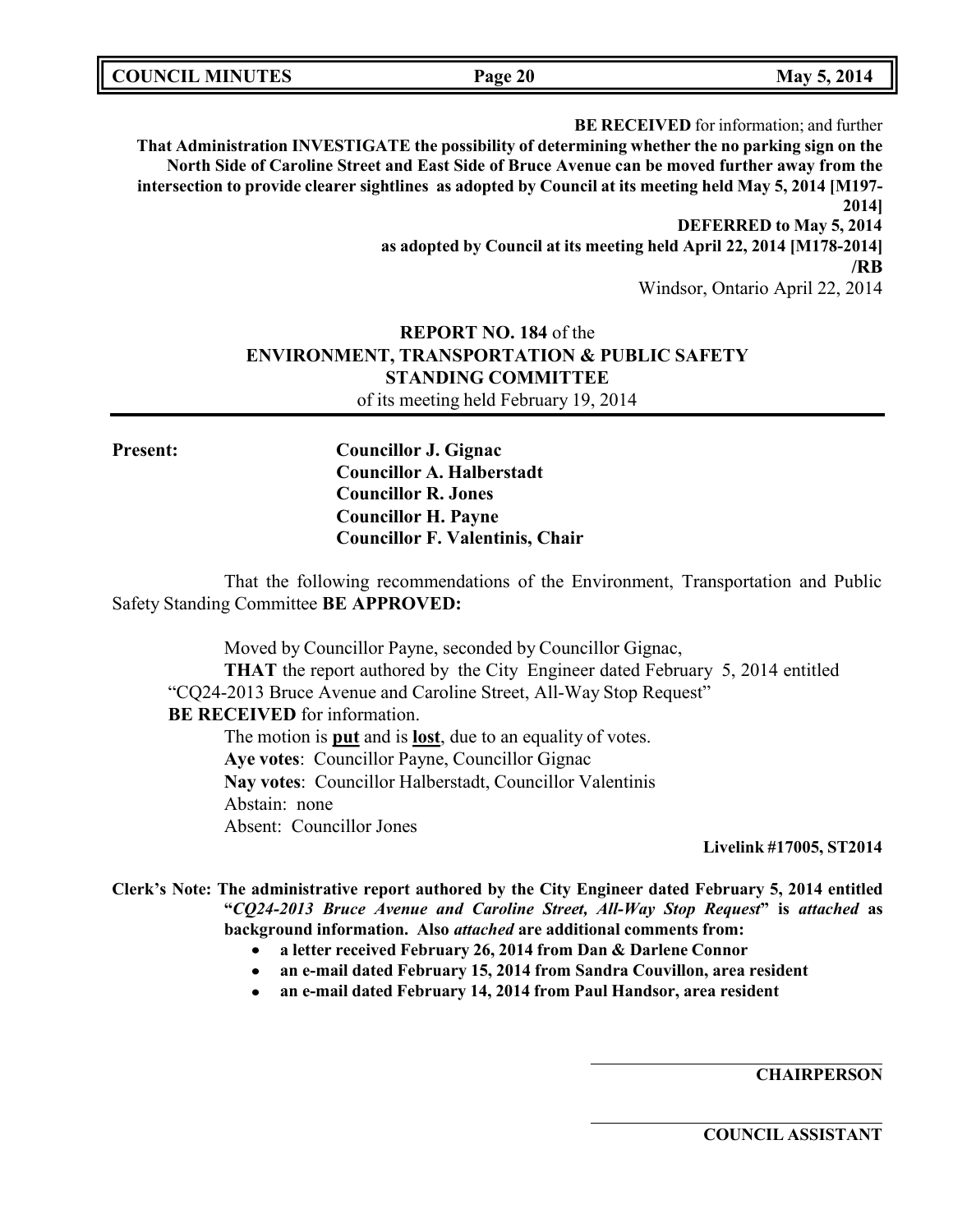**COUNCIL EXECUTE: Page 21 May** 5, 2014

# **Adopted by Council at its meeting held May 5, 2014 [M198-2014] /RB**

Windsor, Ontario May 5, 2014

# **REPORT NO. 187** of the **ENVIRONMENT, TRANSPORTATION & PUBLIC SAFETY STANDING COMMITTEE**

of its meeting held February 19, 2014

**Present: Councillor J. Gignac Councillor A. Halberstadt Councillor R. Jones Councillor H. Payne Councillor F. Valentinis, Chair**

That the following recommendations of the Environment, Transportation and Public Safety Standing Committee **BE APPROVED:**

Moved by Councillor Halberstadt, seconded by Councillor Payne,

**THAT** City Council **RECEIVE** the following report in response to Councillor Valentinis' question; and further, that Administration **does not recommend** that any new bylaws, or changes to existing by-laws be implemented prohibiting the use of concrete barriers to restrict access to vacant commercial/industrial properties or parking areas, and that no time restrictions be implemented to restrict the amount of time temporary concrete barriers can be utilized to restrict access to private property.

Carried.

Councillor Jones was absent at the time the vote was taken.

**Livelink #16998, SB2014**

**Clerk's Note: The administrative report authored by the Manager of Inspections dated February 3, 2014 entitled "***Concrete Barriers (aka Jersey Barriers) on Vacant Properties***" is** *attached* **as background information.**

**CHAIRPERSON**

**COUNCIL ASSISTANT**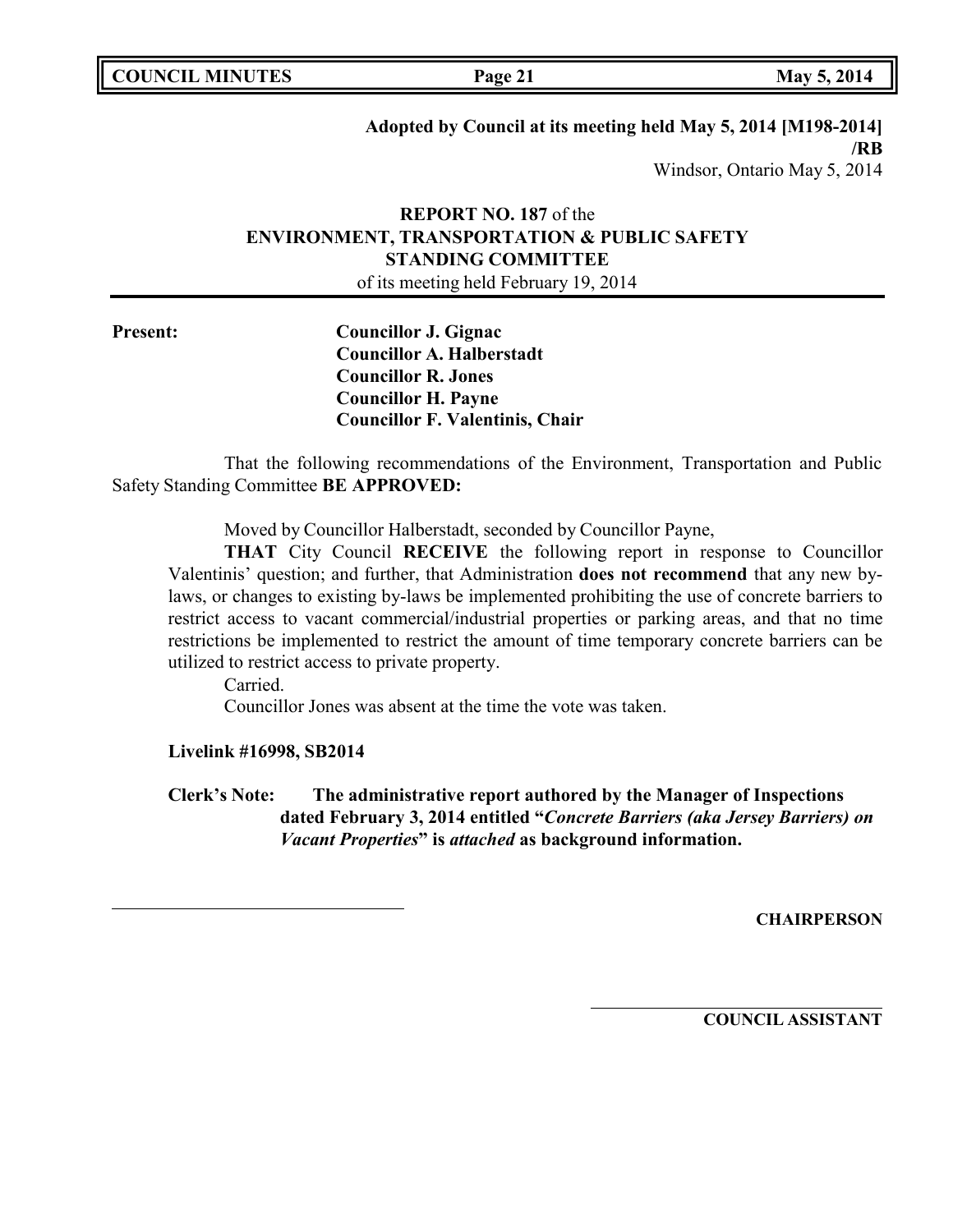| <b>COUNCIL MINUTES</b> |  |  |
|------------------------|--|--|
|------------------------|--|--|

**Adopted by Council at its meeting held May 5, 2014 [M199-2014]** /AC Windsor, Ontario May 5, 2014

# **REPORT NO. 219** of the **PLANNING & ECONOMIC DEVELOPMENT STANDING COMMITTEE** of its meeting held April 14, 2014

**Present: Councillor Drew Dilkens Councillor Irek Kusmierczyk Councillor Bill Marra (Chair) Councillor Hilary Payne Councillor Ed Sleiman Merrill Baker Barbara Bjarneson**

That the following recommendations of the Planning & Economic Development Standing Committee **BE APPROVED** as follows**:**

Moved by M. Baker, seconded by Councillor Dilkens

**THAT** an amendment to Zoning By-law 8600 **BE APPROVED** to amend zoning for the land situated along the south side of Continental Avenue, west of Ambassador Drive (municipally known as 2045 Continental Avenue), consisting of Lots 29 to 33, Registered Plan 1209, by adding a Site-Specific Provision on the following basis:

"305. For the lands comprising of Lots 29 to 33, Registered Plan 1209, situated on the south side of Continental Avenue, west of Ambassador Drive, a Material Transfer Centre shall include the salvage of materials and liquids from consumer, commercial, and industrial products. [ZDM 5; ZNG/4080]"

Carried.

Councillors Sleiman and Payne voting nay.

*Clerk's Note:*The administrative report authored by the City Planner dated March 25, 2014 entitled "*Amendment to Zoning By-law 8600, Superior Environmental Services – 2045 Continental Avenue*" is *attached* as background information. Also included are comments submitted by C. Pare, resident, as additional information (*attached*).

**Livelink #17103, ZB/11851**

**CHAIRPERSON**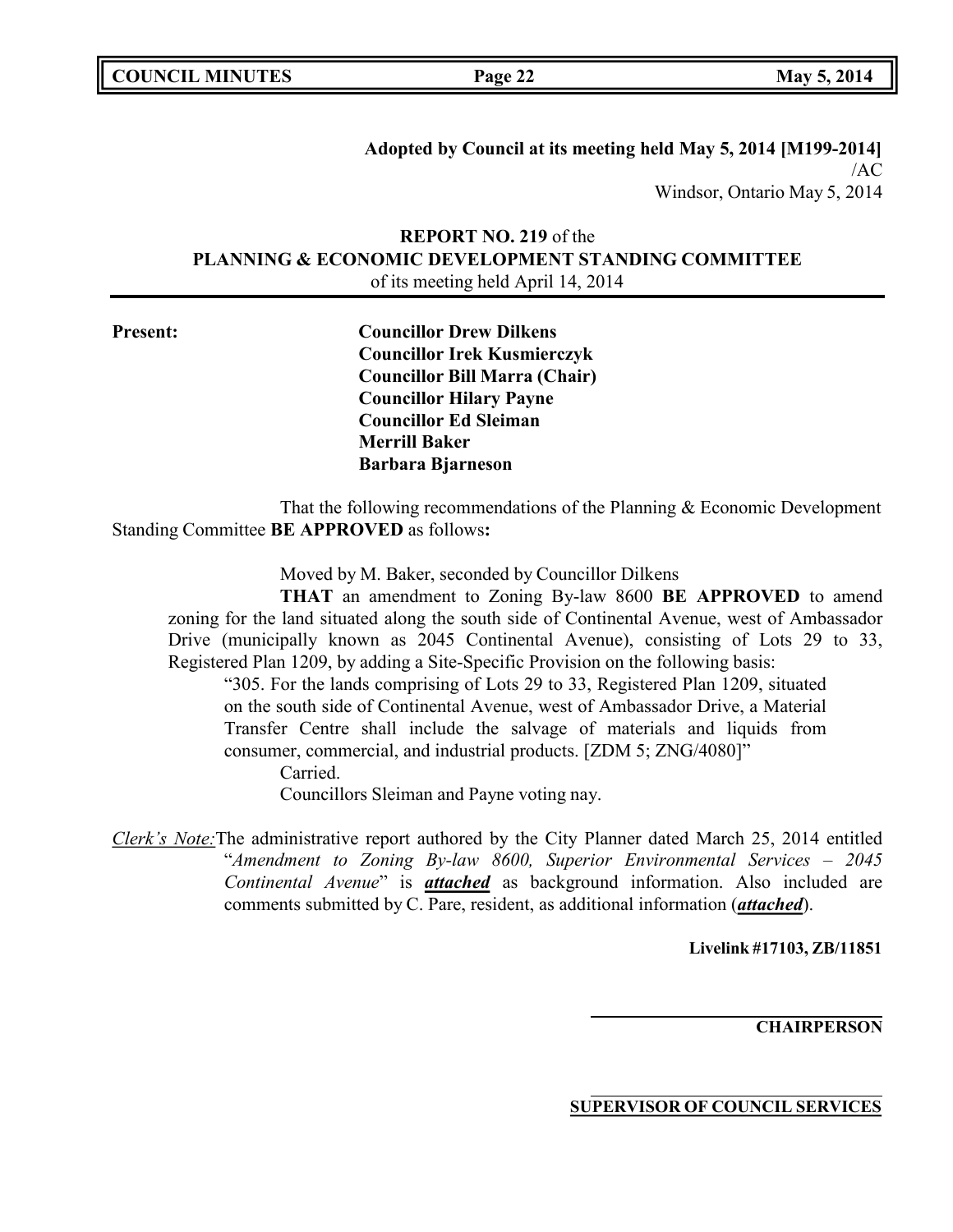| <b>COUNCIL MINUTES</b> |  |
|------------------------|--|
|------------------------|--|

**Page 23 May** 5, 2014

**Adopted by Council at its meeting held May 5, 2014 [M200-2014]** /AC Windsor, Ontario May 5, 2014

**REPORT NO. 220** of the **PLANNING & ECONOMIC DEVELOPMENT STANDING COMMITTEE** of its meeting held April 14, 2014

**Present: Councillor Drew Dilkens Councillor Irek Kusmierczyk Councillor Bill Marra (Chair) Councillor Hilary Payne Councillor Ed Sleiman Merrill Baker Barbara Bjarneson**

That the following recommendations of the Planning & Economic Development Standing Committee **BE APPROVED** as follows**:**

Moved by Councillor Dilkens, seconded by M. Baker

**THAT** the terms of the subdivision agreement (CE591304) with 617847 Ontario Ltd. (R. Valente, Principal) dated November 4, 2013 regarding Plan 12M-592 **BE AMENDED** by adding as follows:

- S-5(3) TEMPORARY CUL-DE-SAC The Owner further agrees to construct a temporary cul-de-sac at Thistledown Avenue and Maitland Avenue to the satisfaction of the City Engineer and in accordance with City of Windsor Standard Drawings in order to facilitate phasing of the development.
- S-5(4) The Owner further agrees to gratuitously convey Lots 7 and 8, 12M-592 to the Corporation for the purposes of the temporary cul-desac.

At such time as the respective highways are extended and this temporary cul-de-sac is no longer required for highway purposes, the Corporation shall gratuitously convey Lots 7 and 8, 12M-592 back to the Owner.

Carried.

*Clerk's Note:*The administrative report authored by the City Planner dated March 12, 2014 entitled "617847 Ontario Ltd., *Draft Plan of Subdivision – North of McNorton Street, East Boundary, City of Windsor Subdivision Agreement: Addition to Subdivision Agreement for Temporary Cul-de-Sac*" is *attached* as background information.

**Livelink #17080, ZP/11288**

**CHAIRPERSON**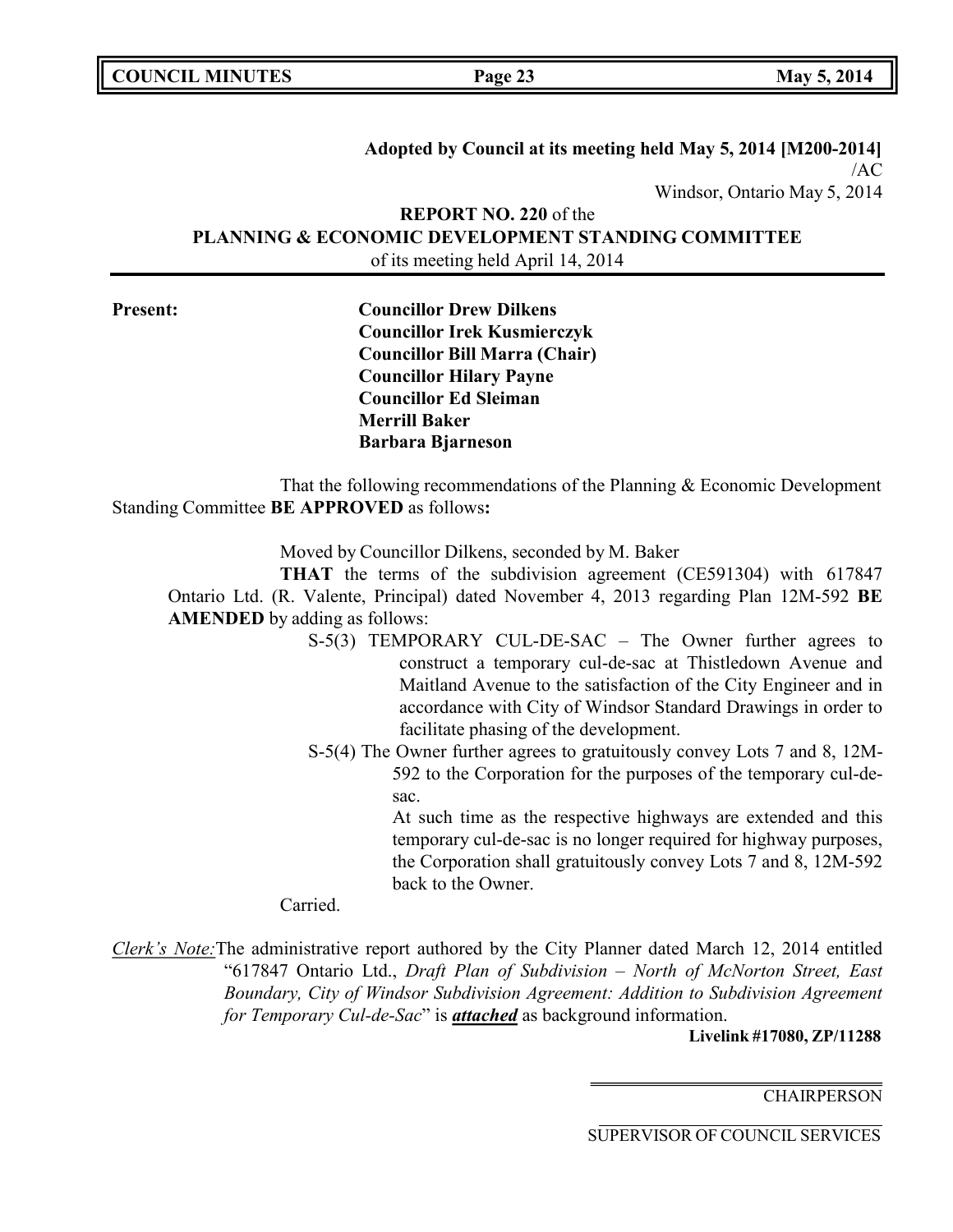**COUNCIL MINUTES Page 24 May 5, 2014**

**Adopted by Council at its meeting held May 5, 2014 [M201-2014]** /AC Windsor, Ontario May 5, 2014

**REPORT NO. 221** of the **PLANNING & ECONOMIC DEVELOPMENT STANDING COMMITTEE** of its meeting held April 14, 2014

**Present: Councillor Drew Dilkens Councillor Irek Kusmierczyk Councillor Bill Marra (Chair) Councillor Hilary Payne Councillor Ed Sleiman**

That the following recommendations of the Planning & Economic Development Standing Committee **BE APPROVED** as follows**:**

Moved by Councillor Sleiman, seconded by Councillor Kusmierczyk

I. THAT the portion of Sunset Avenue right-of-way from Wyandotte Street West to the south limit of Fanchette Street right-of-way, shown as **Part 1** on Drawing No. CC-1628A *attached* as Appendix "A1", **BE CLOSED AND CONVEYED** to the abutting property owner (the University of Windsor), subject to easements, Fire Route, Servicing Agreement, and cul-de-sac construction as noted below;

II. THAT the portion of Sunset Avenue right-of-way from the south limit of Fanchette Street right-of-way northerly to a distance of about 115.9m (380.25ft), shown as **Part 2** on Drawing No. CC-1628B *attached* as Appendix "A2", **BE CLOSED AND CONVEYED** to the abutting property owner (the University of Windsor), subject to easements, Fire Route, Servicing Agreement, and cul-de-sac construction as noted below;

III. THAT the portion of Fanchette Street right-of-way from Sunset Avenue to California Avenue, shown as **Part 4** on Drawing No. CC-1628B *attached* as Appendix "A2", **BE CLOSED AND CONVEYED** to the abutting property owner (the University of Windsor), subject to easements, Fire Route, Servicing Agreement, and cul-de-sac construction as noted below;

IV. That the applicant/abutting owner enter into a servicing agreement with The Corporation of the City of Windsor for:

> a. the construction of a cul-de-sac at the south end of **Part 3** on CC-1628B at their entire expense, to the satisfaction of the City Engineer and Windsor Fire Chief; and to allow for construction of the cul-de-sac the University of Windsor agrees to gratuitously convey to the City all lands required for the widened right-of-way width;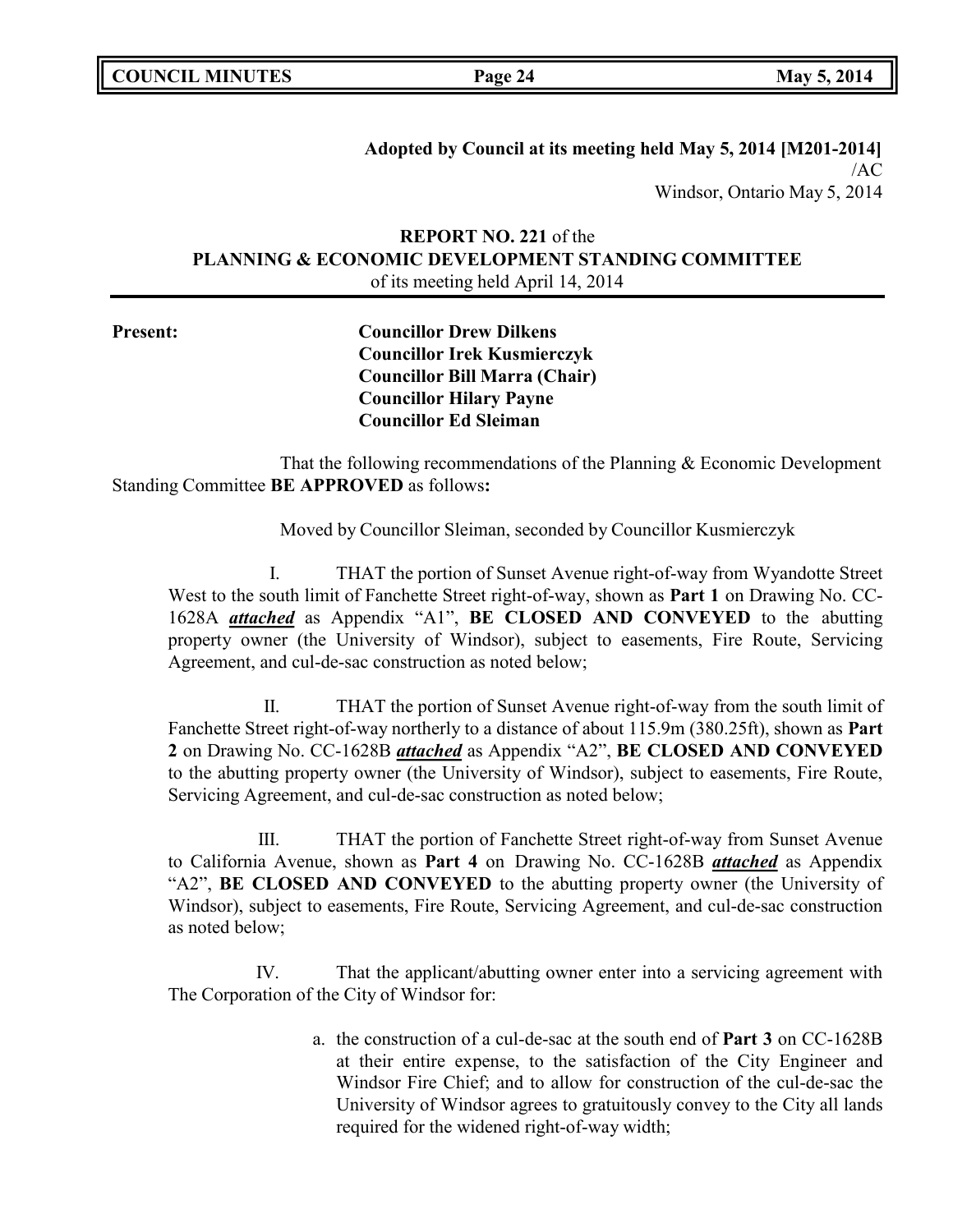b. the transfer of streetlights and associated wiring within the closures

c. the City and the University of Windsor will enter into an agreement wherein closed former Fanchette Street will remain available to Windsor Fire and Rescue Services to allow for turnaround of its vehicles. In the event closed former Fanchette Street is not available for Windsor Fire and Rescue Services turnaround purposes, the University of Windsor will agree to remove its landscape feature currently proposed to be constructed in the centre of the required Sunset Avenue cul-de-sac.

V. That the cul-de-sac referenced in paragraph IV above **BE CONSTRUCTED** concurrently with the proposed University of Windsor construction of its Master Plan requirements on closed Sunset Avenue shown as Part 1 on Drawing No. CC-1628A (*attached*) as Appendix "A".

- VI. THAT Easements **BE REQUIRED** over **Part 1** in favour of:
	- Cogeco Cable
	- Bell Canada
	- Union Gas
	- Windsor Utilities Commission
	- City of Windsor for storm and sanitary sewers
	- City of Windsor to provide required access for Fire & Rescue services *(6m minimum width required)* to the satisfaction of the City of Windsor Fire Chief;
- VII. THAT Easements **BE REQUIRED** over **Part 2** in favour of:
	- Bell Canada
	- Union Gas
	- Enwin Utilities Ltd (Water Engineering)
	- City of Windsor for storm and sanitary sewers
	- City of Windsor to provide required access for Fire & Rescue services *(6m minimum width required)* to the satisfaction of the City of Windsor Fire Chief;
- VIII. THAT Easements **BE REQUIRED** over **Part 4** in favour of:
	- Bell Canada
	- Windsor Utilities Commission;

IX. THAT **Parts 1 and 2** be subject to restrictive covenant to provide access for emergency vehicles;

- X. THAT Conveyance Cost **BE SET** as follows:
	- Abutting properties zoned ID1.3: \$3.50 per square foot (\$37.67 per  $\bullet$ square metre) no easements and \$1.75 per square foot (\$18.84 per square metre) with easements. *All noted conveyance prices are inclusive of 12R and deed preparation costs.*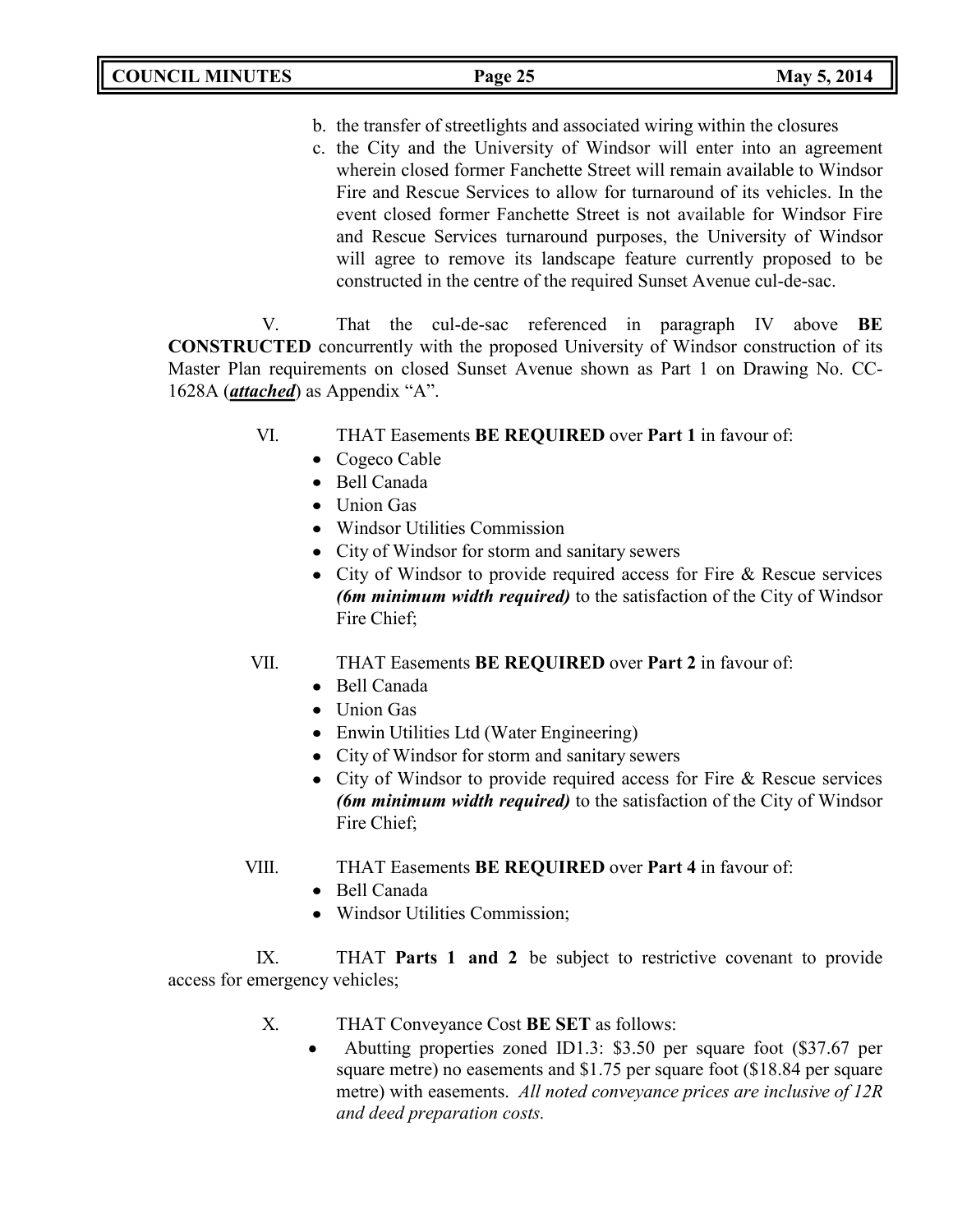XI. THAT the City Planner **BE REQUESTED** to supply the appropriate legal descriptions, in accordance with Drawing Number CC-1628A and Drawing Number CC-1628B *attached* hereto as Appendix "A1" and Appendix "A2", respectively;

XII. That the applicant **BE REQUIRED** to submit, to the Chief Building Official, an application/plan for the designation of a Fire Route over part or all of **Parts 1 and 2** on drawings CC-1628A & CC-1628B hereto attached, in accordance with By-law 9023, for the approval of the Fire Chief and the Chief Building Official; and the designation shall occur prior to closure.

XIII. THAT the City Planner, or designate, **BE AUTHORIZED** to publish the required legal notice

XIV. That the City Solicitor **BE REQUESTED** to prepare the necessary bylaws;

XV. That the real estate transactions **BE COMPLETED** electronically, for the property where it is available, pursuant to By-Law 366-2003; and further that Legal Counsel **BE AUTHORIZED** to sign all documents standard to a real estate transaction and the Chief Administrative Officer and the City Clerk **BE AUTHORIZED** to execute all documents otherwise necessary to complete the transactions.

XVI. That the Chief Administrative Officer and the City Clerk **BE AUTHORIZED** to sign all other documents required to complete the projects contemplated herein, including the servicing agreement, approved as to form satisfactory to the City Solicitor, and as to content satisfactory to the City Engineer (or other department as applicable), and as to financial content (if applicable) to the City Treasurer.

> Carried. Councillor Dilkens abstains from voting.

*Clerk's Note:*The administrative report authored by the City Planner dated April 3, 2014 entitled "Request to close part of Sunset Avenue from Wyandotte Street West to University Avenue West **AND** Fanchette Street from Sunset Avenue to California Avenue" is *attached* as background information. Also *attached* are the following: memo dated April 10, 2014 from the Manager of Real Estate Services and a memo dated April 10, 2014 from the Planner II, Development Review.

**Livelink #17108, SAS2014**

**CHAIRPERSON**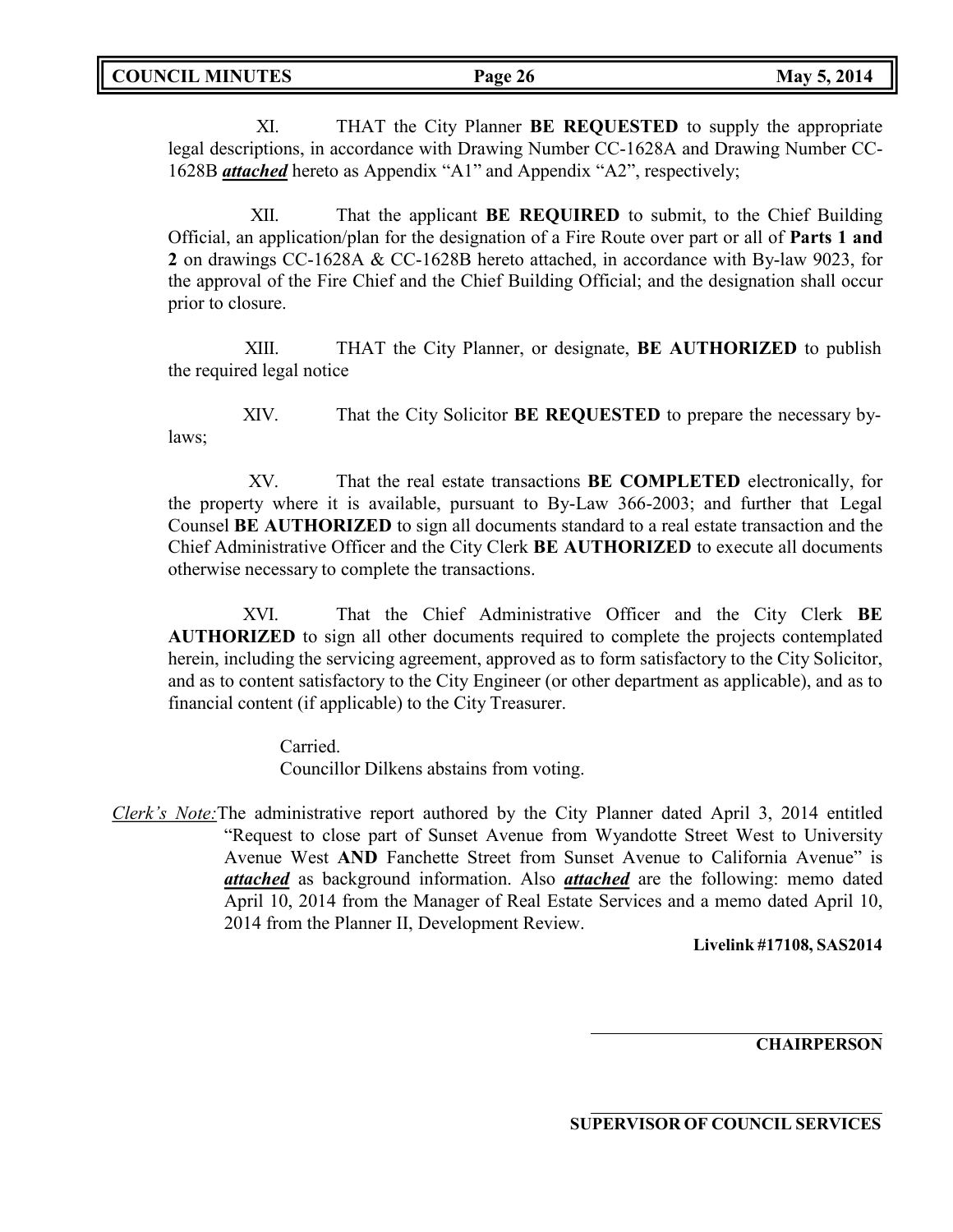**COUNCIL MINUTES Page 27 May 5, 2014**

**Adopted by Council at its meeting held May 5, 2014 [M202-2014]** /AC Windsor, Ontario May 5, 2014

**REPORT NO. 222** of the **PLANNING & ECONOMIC DEVELOPMENT STANDING COMMITTEE** of its meeting held April 14, 2014

**Present: Councillor Drew Dilkens Councillor Irek Kusmierczyk Councillor Bill Marra (Chair) Councillor Hilary Payne Councillor Ed Sleiman**

That the following recommendations of the Planning & Economic Development Standing Committee **BE APPROVED** as follows**:**

Moved by Councillor Dilkens, seconded by Councillor Sleiman **THAT** the Bi-Annual Report of the Windsor Business Improvement Area Advisory Committee (WBIAAC) dated March 6, 2014 **BE RECEIVED** for information. Carried.

*Clerk's Note:*The Bi-Annual Report of the Windsor Business Improvement Area Advisory Committee dated March 6, 2014 is *attached* as background information.

**CHAIRPERSON**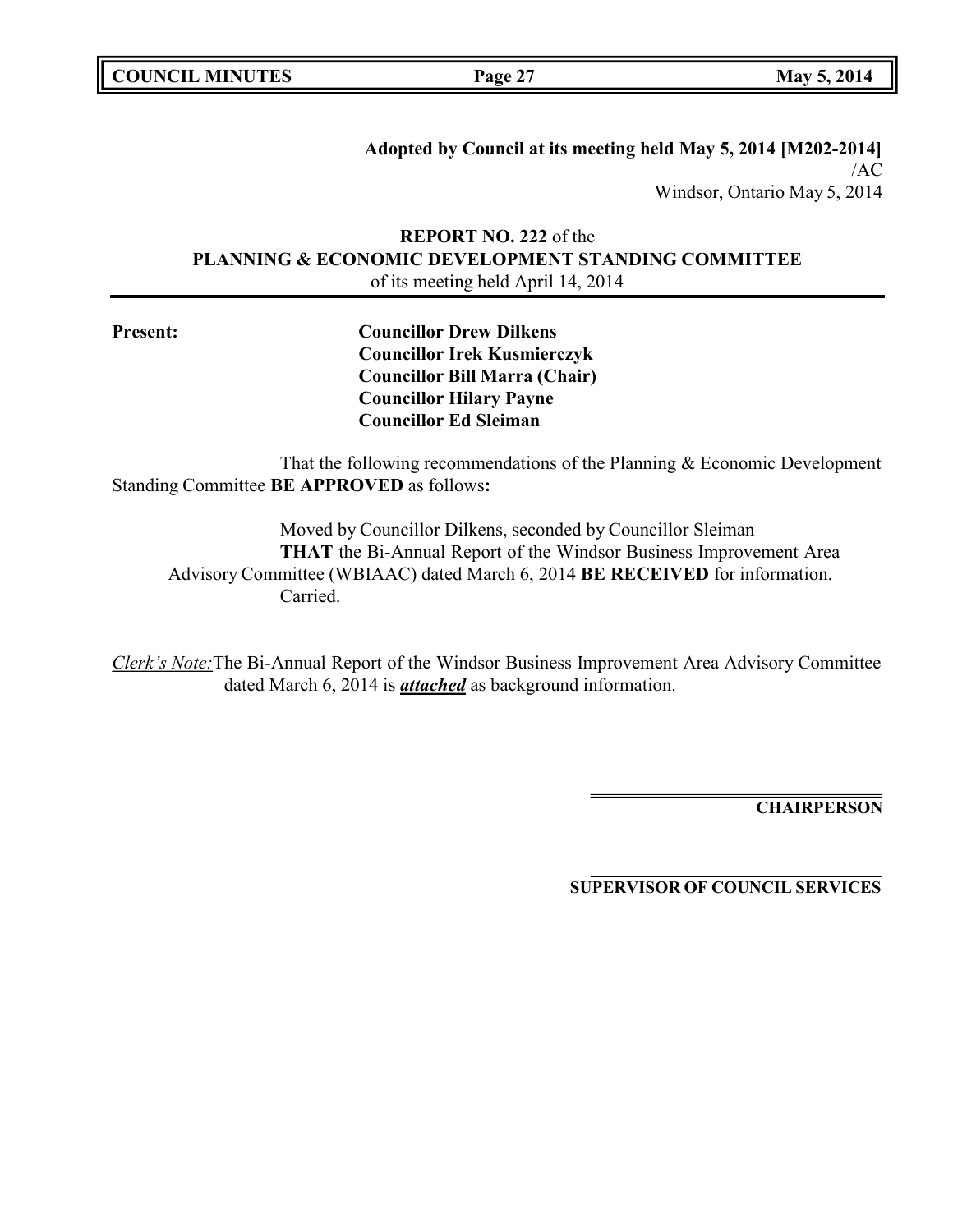**COUNCIL MINUTES Page 28 May 5, 2014**

**Adopted by Council at its meeting held May 5, 2014 [M203-2014]** /AC Windsor, Ontario May 5, 2014

# **REPORT NO. 223** of the **PLANNING & ECONOMIC DEVELOPMENT STANDING COMMITTEE** of its meeting held April 14, 2014

**Present: Councillor Drew Dilkens Councillor Irek Kusmierczyk Councillor Bill Marra (Chair) Councillor Hilary Payne Councillor Ed Sleiman**

That the following recommendations of the Planning & Economic Development Standing Committee **BE APPROVED** as follows**:**

Moved by Councillor Dilkens, seconded by Councillor Sleiman **THAT** the minutes of the Property Standards Committee meeting held January 22, 2014 **BE RECEIVED** for information. Carried.

*Clerk's Note:*The minutes of the Property Standards Committee meeting held January 22, 2014 are *attached* as background information.

**CHAIRPERSON**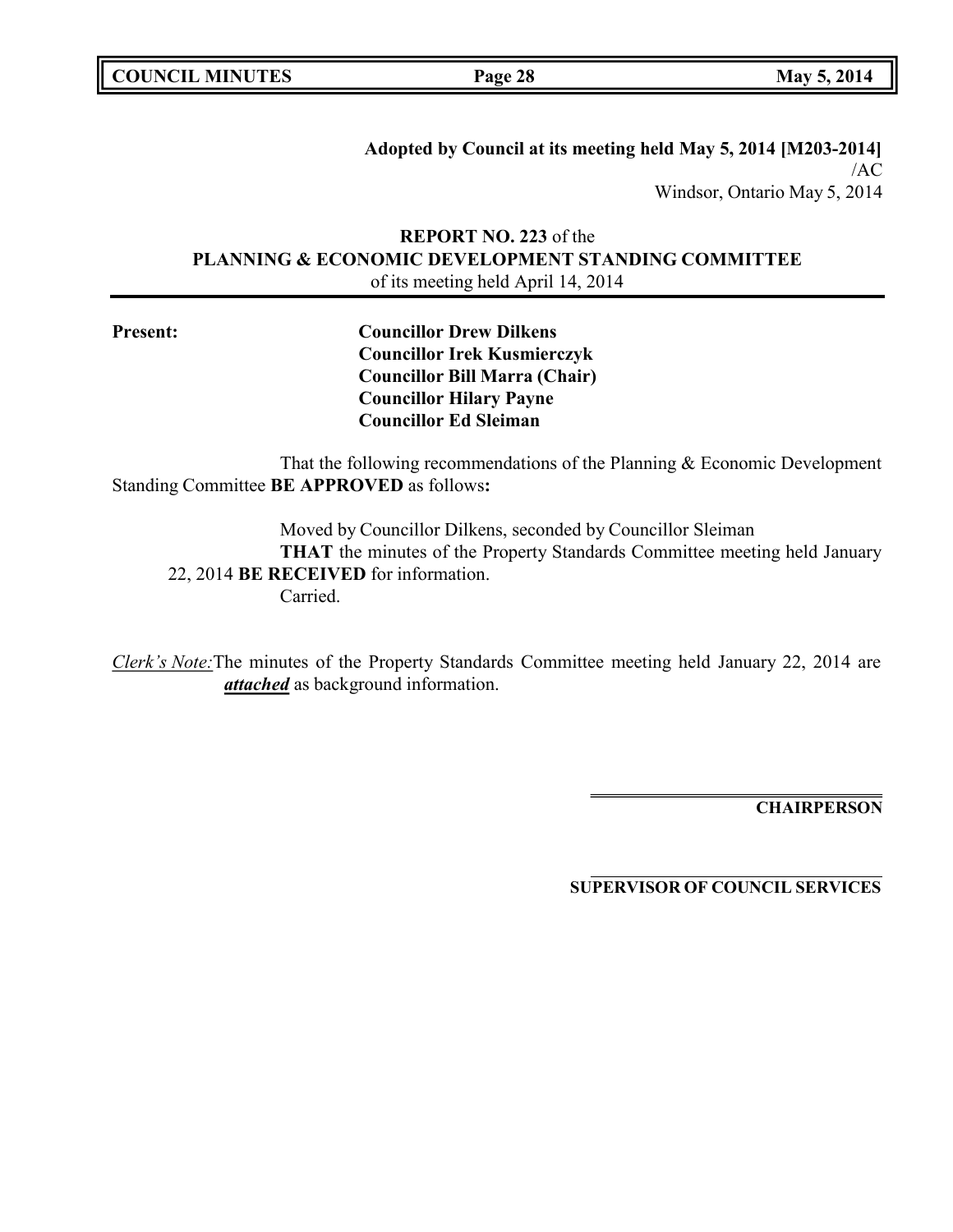**COUNCIL MINUTES Page 29 May 5, 2014**

**Adopted by Council at its meeting held May 5, 2014 [M204-2014]** /AC Windsor, Ontario May 5, 2014

# **REPORT NO. 224** of the **PLANNING & ECONOMIC DEVELOPMENT STANDING COMMITTEE** of its meeting held April 14, 2014

**Present: Councillor Drew Dilkens Councillor Irek Kusmierczyk Councillor Bill Marra (Chair) Councillor Hilary Payne Councillor Ed Sleiman**

That the following recommendations of the Planning & Economic Development Standing Committee **BE APPROVED** as follows**:**

Moved by Councillor Dilkens, seconded by Councillor Sleiman **THAT** the minutes of the Windsor Heritage Committee meeting held January 8, 2014 **BE RECEIVED** for information. Carried.

*Clerk's Note:*The minutes of the Windsor Heritage Committee meeting held January 8, 2014 are *attached* as background information.

**CHAIRPERSON**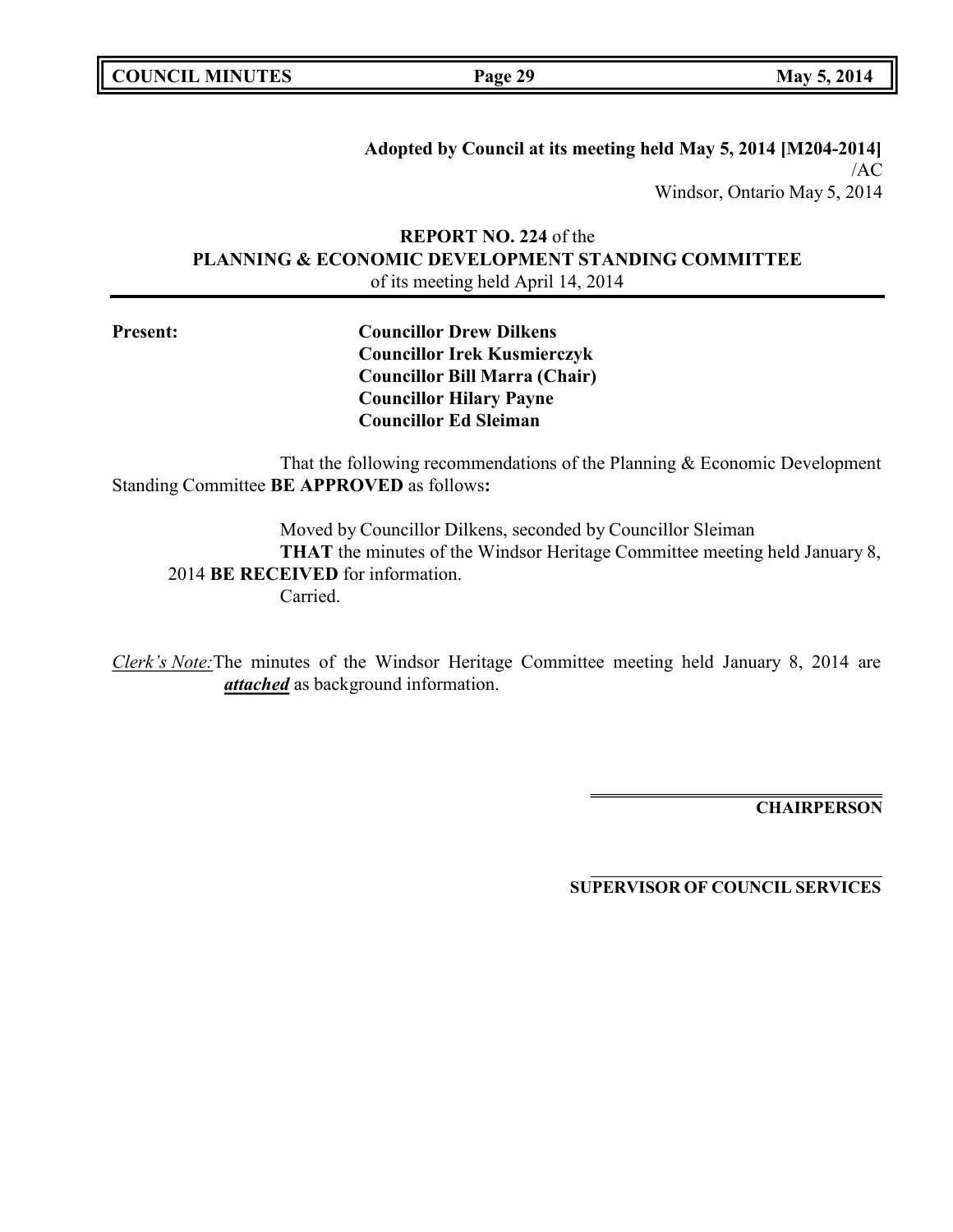**COUNCIL MINUTES Page 30 May 5, 2014**

**Adopted by Council at its meeting held May 5, 2014 [M205-2014]** /AC Windsor, Ontario May 5, 2014

# **REPORT NO. 225** of the **PLANNING & ECONOMIC DEVELOPMENT STANDING COMMITTEE** of its meeting held April 14, 2014

**Present: Councillor Drew Dilkens Councillor Irek Kusmierczyk Councillor Bill Marra (Chair) Councillor Hilary Payne Councillor Ed Sleiman**

That the following recommendations of the Planning & Economic Development Standing Committee **BE APPROVED** as follows**:**

Moved by Councillor Dilkens, seconded by Councillor Sleiman **THAT** the minutes of the Windsor Heritage Committee meeting held January 29, 2014 **BE RECEIVED** for information. Carried.

*Clerk's Note:*The minutes of the Windsor Heritage Committee meeting held January 29, 2014 are *attached* as background information.

**CHAIRPERSON**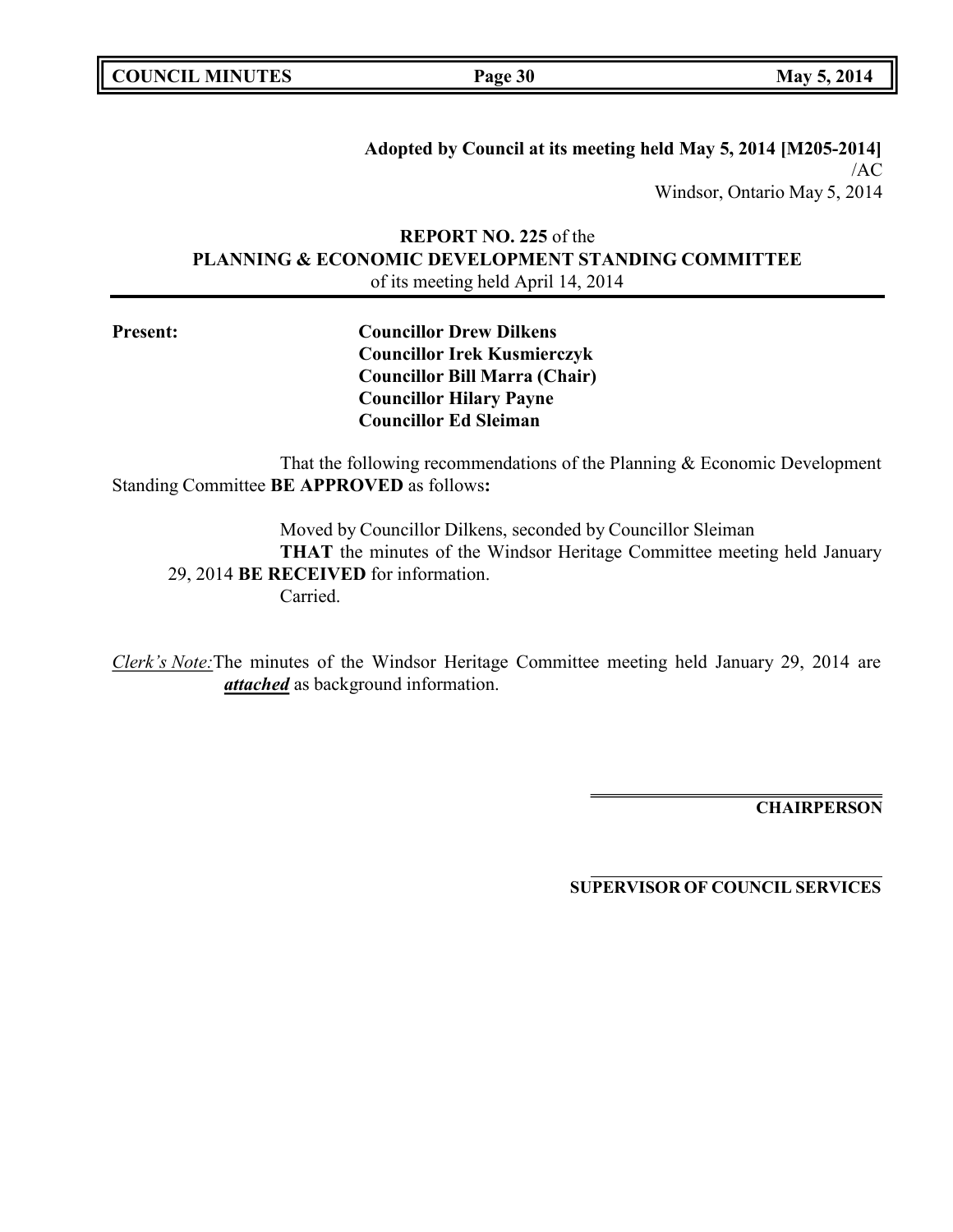**Adopted by Council at its meeting held May 5, 2014 [M206-2014] AC** Windsor, Ontario, May 5, 2014

# **REPORT NO. 226** of the **SOCIAL DEVELOPMENT, HEALTH & CULTURE STANDING COMMITTEE** of its meeting held April 9, 2014

| <b>Present:</b> | <b>Councillor Ed Sleiman, Chair</b><br><b>Councillor Jo-Anne Gignac</b>                                                       |
|-----------------|-------------------------------------------------------------------------------------------------------------------------------|
|                 | <b>Councillor Al Maghnieh</b>                                                                                                 |
| <b>Regrets:</b> | <b>Councillor Alan Halberstadt</b>                                                                                            |
|                 | <b>Councillor Fulvio Valentinis</b>                                                                                           |
|                 | That the following recommendation of the Social Development, Health and<br>Culture Standing Committee BE APPROVED as follows: |

Moved by Councillor Gignac, seconded by Councillor Maghnieh, **THAT** the report authored by the Manager of Cultural Affairs dated January 31, 2014 entitled "Update on the Cultural Mapping Project" **BE RECEIVED** for information. Carried.

# **LIVELINK #17022, APR/10206**

Clerk's Note: The administrative report authored by the Manager of Cultural Affairs dated January 31, 2014 entitled "*Update on the Cultural Mapping Project*" is *attached* as background information.

**CHAIRPERSON**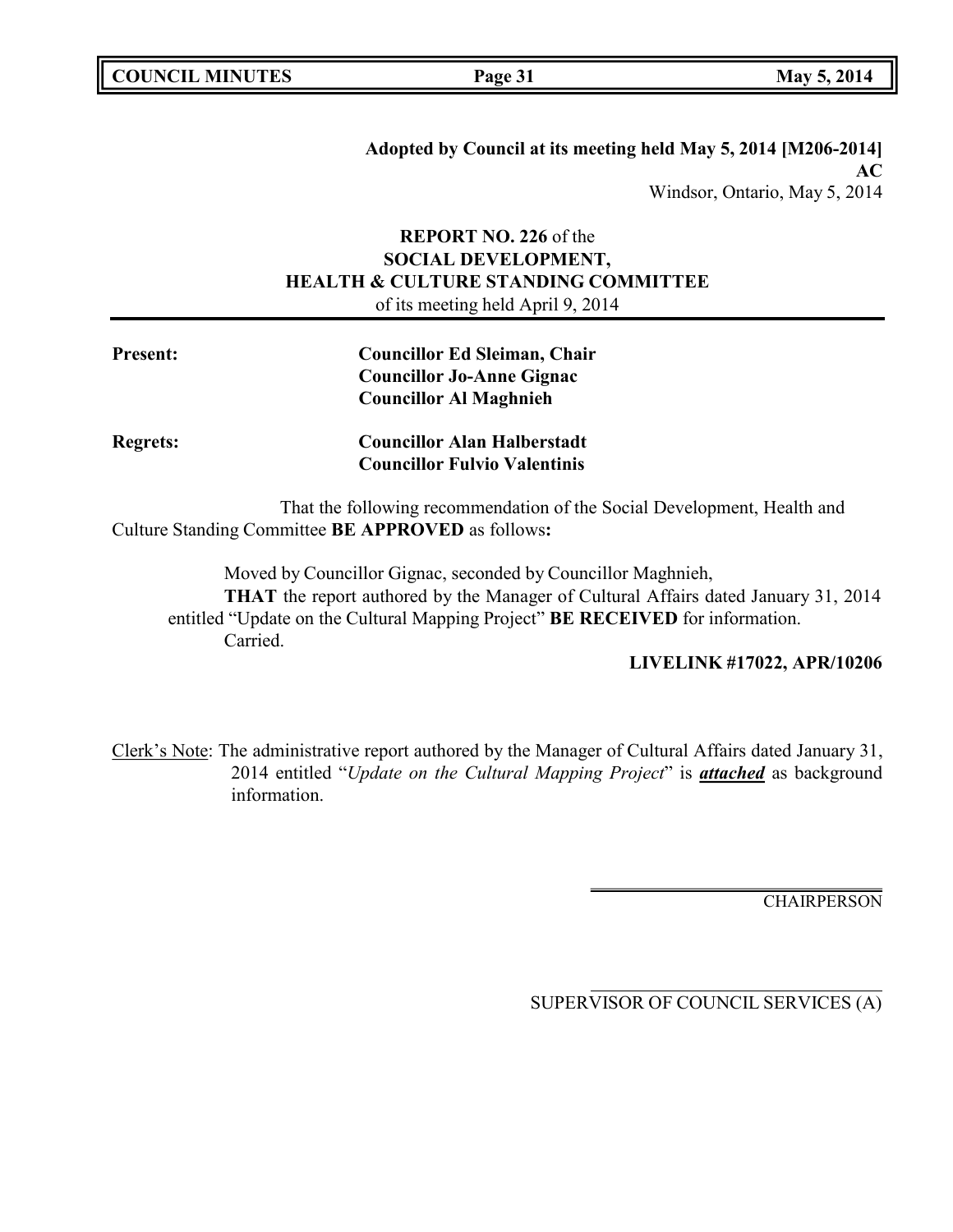**Adopted by Council at its meeting held May 5, 2014 [M207-2014] AC** Windsor, Ontario, May 5, 2014

# **REPORT NO. 227** of the **SOCIAL DEVELOPMENT, HEALTH & CULTURE STANDING COMMITTEE** of its meeting held April 9, 2014

| Present:        | <b>Councillor Ed Sleiman, Chair</b><br><b>Councillor Jo-Anne Gignac</b><br><b>Councillor Al Maghnieh</b> |
|-----------------|----------------------------------------------------------------------------------------------------------|
| <b>Regrets:</b> | <b>Councillor Alan Halberstadt</b><br><b>Councillor Fulvio Valentinis</b>                                |

That the following recommendation of the Social Development, Health and Culture Standing Committee **BE APPROVED** as follows**:**

Moved by Councillor Maghnieh, seconded by Councillor Gignac,

**THAT** the report authored by the Acting Administrator of Huron Lodge providing information in relation to funding by the Ministry of Health and Long-Term Care (MOHLTC) **BE RECEIVED** for the period ending March 31, 2015. Carried.

#### **LIVELINK #17087, AH/9562**

Clerk's Note: The administrative report authored by the Acting Administrator of Huron Lodge dated March 17, 2014 entitled "*2014-2015 Subsidy Increase for the Nursing and Personal Care (NPC) Funding Envelope*" is *attached* as background information.

**CHAIRPERSON**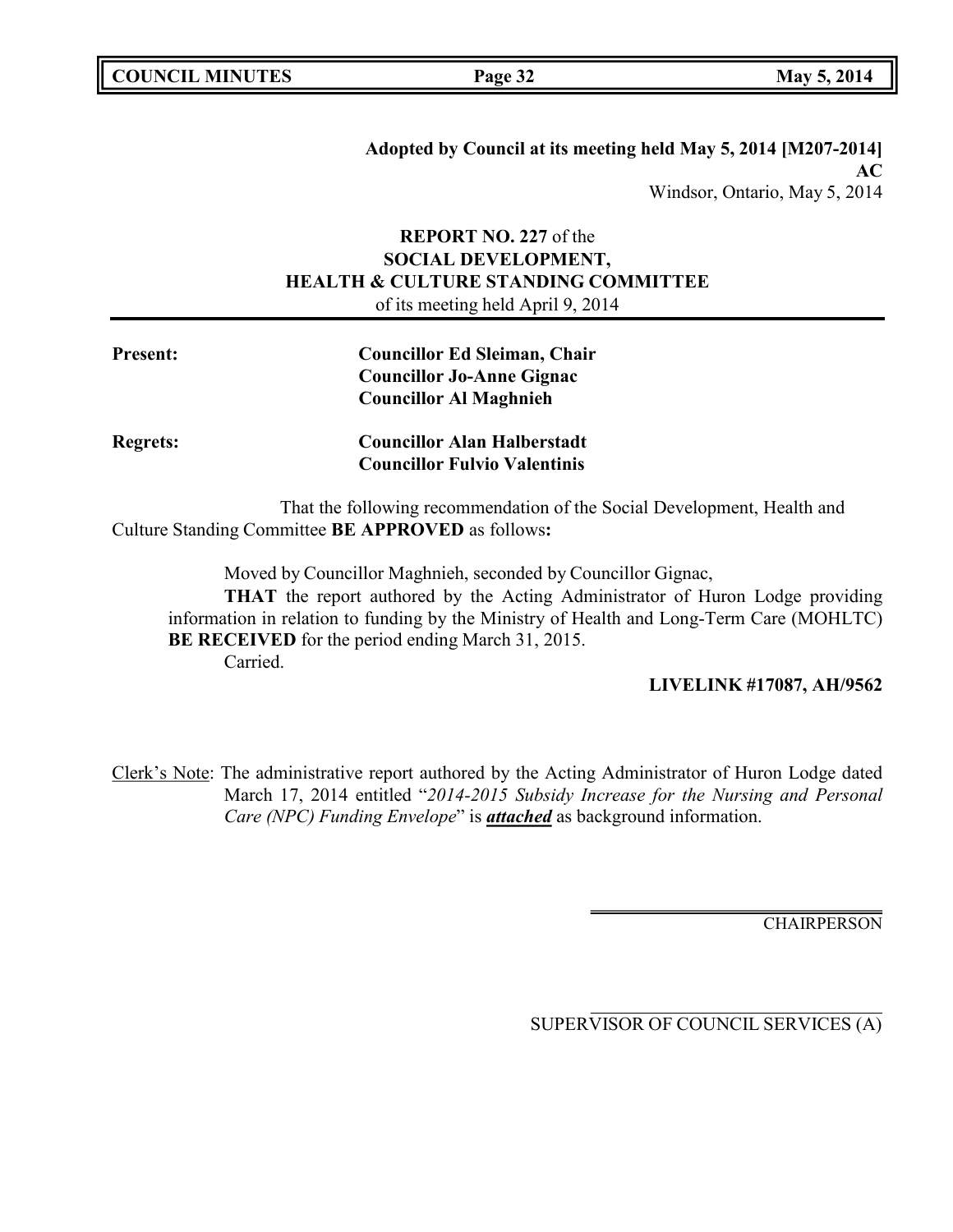**Adopted by Council at its meeting held May 5, 2014 [M208-2014] AC** Windsor, Ontario, May 5, 2014

# **REPORT NO. 228** of the **SOCIAL DEVELOPMENT, HEALTH & CULTURE STANDING COMMITTEE** of its meeting held April 9, 2014

| <b>Present:</b> | <b>Councillor Ed Sleiman, Chair</b>                                     |
|-----------------|-------------------------------------------------------------------------|
|                 | <b>Councillor Jo-Anne Gignac</b>                                        |
|                 | <b>Councillor Al Maghnieh</b>                                           |
| <b>Regrets:</b> | <b>Councillor Alan Halberstadt</b>                                      |
|                 | <b>Councillor Fulvio Valentinis</b>                                     |
|                 | That the following recommendation of the Social Development, Health and |

Culture Standing Committee **BE APPROVED** as follows**:**

Moved by Councillor Gignac, seconded by Councillor Maghnieh,

**THAT** the minutes of the Mayor's Youth Advisory Committee meeting held February 4, 2014 **BE RECEIVED** for information.

Carried.

Clerk's Note: The minutes of the Mayor's Youth Advisory Committee meeting held February 4, 2014 are *attached* for background information.

**CHAIRPERSON**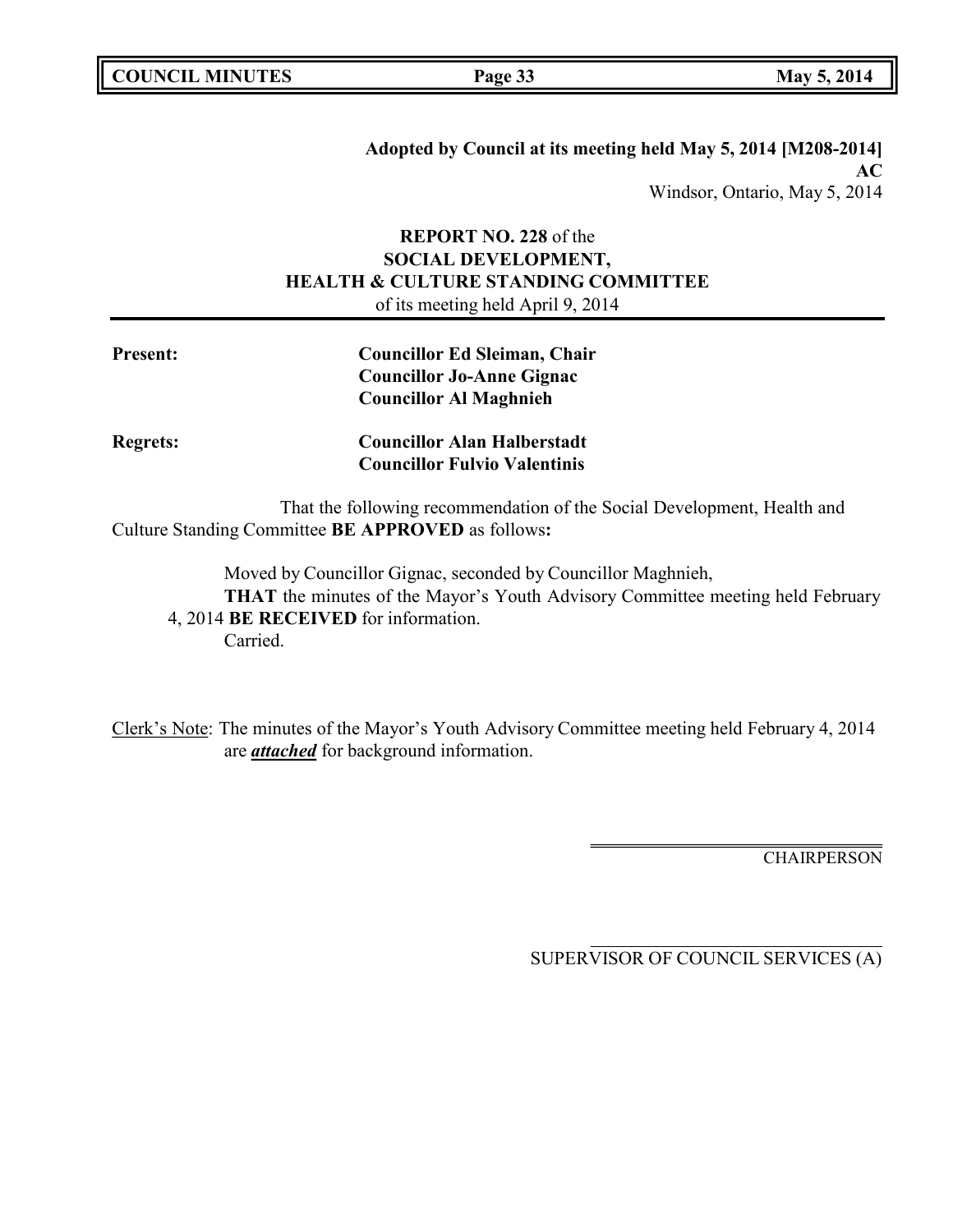**Adopted by Council at its meeting held May 5, 2014 [M209-2014] AC** Windsor, Ontario, May 5, 2014

# **REPORT NO. 229** of the **SOCIAL DEVELOPMENT, HEALTH & CULTURE STANDING COMMITTEE** of its meeting held April 9, 2014

| <b>Present:</b> | <b>Councillor Ed Sleiman, Chair</b>                                     |
|-----------------|-------------------------------------------------------------------------|
|                 | <b>Councillor Jo-Anne Gignac</b>                                        |
|                 | <b>Councillor Al Maghnieh</b>                                           |
| <b>Regrets:</b> | <b>Councillor Alan Halberstadt</b>                                      |
|                 | <b>Councillor Fulvio Valentinis</b>                                     |
|                 | That the following recommendation of the Social Development, Health and |

Culture Standing Committee **BE APPROVED** as follows**:**

Moved by Councillor Gignac, seconded by Councillor Maghnieh, **THAT** the minutes of the Willistead Manor Inc. Executive Committee and Board of Directors meetings held December 12, 2013 **BE RECEIVED** for information. Carried.

Clerk's Note: The minutes of the Willistead Manor Inc. Executive Committee and Board of Directors meetings held December 12, 2013 are *attached* for background information.

**CHAIRPERSON**